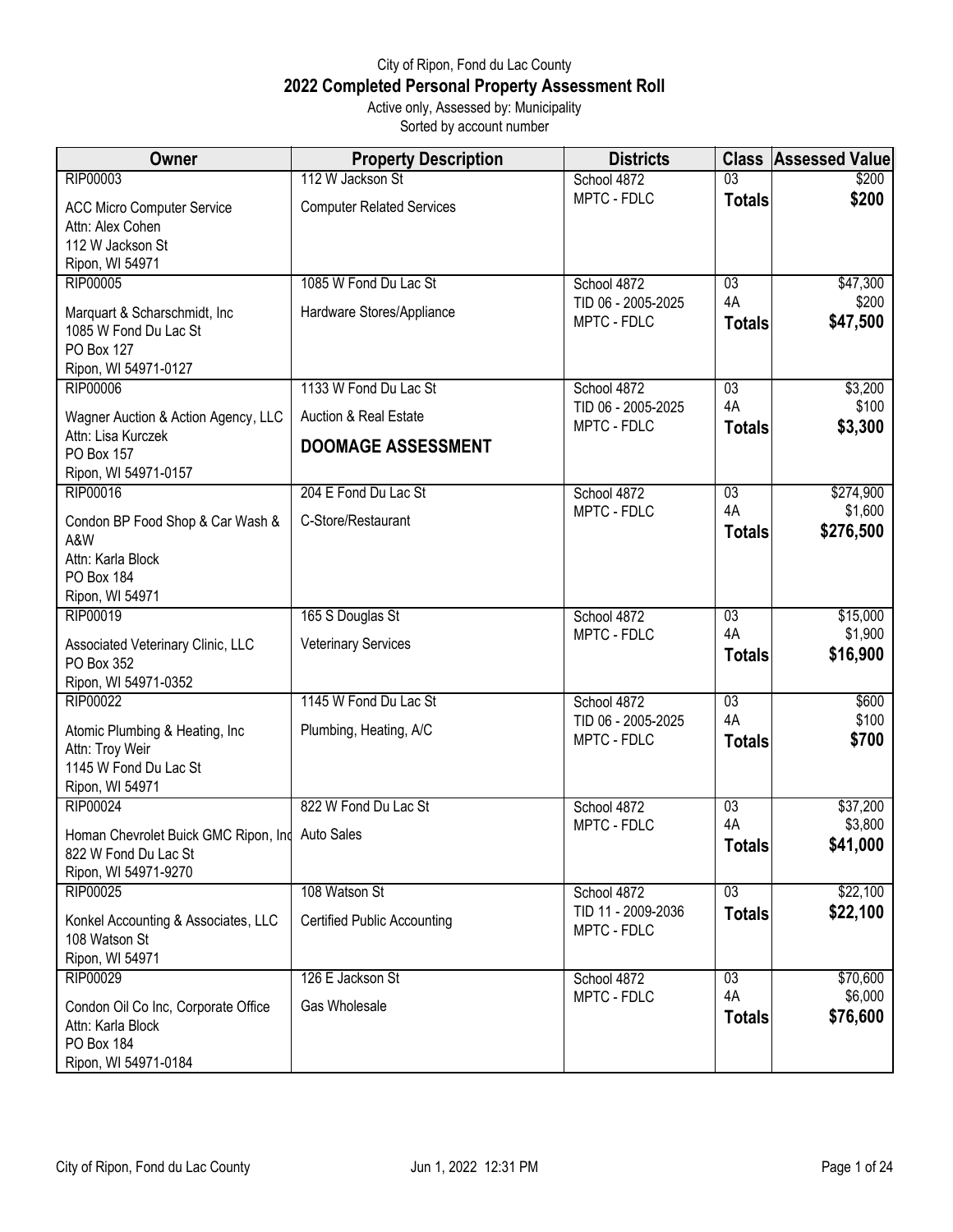| Owner                                                                                                          | <b>Property Description</b>                           | <b>Districts</b>                  |                     | <b>Class Assessed Value</b> |
|----------------------------------------------------------------------------------------------------------------|-------------------------------------------------------|-----------------------------------|---------------------|-----------------------------|
| <b>RIP00040</b>                                                                                                | 515 Mayparty Dr                                       | School 4872                       | $\overline{03}$     | \$16,300                    |
| Butzin-Marchant Funeral Home, Inc<br>515 Mayparty Dr<br>PO Box 371<br>Ripon, WI 54971                          | <b>Funeral Services &amp; Crematories</b>             | MPTC - FDLC                       | <b>Totals</b>       | \$16,300                    |
| <b>RIP00042</b>                                                                                                | 1194 W Fond Du Lac St                                 | School 4872                       | $\overline{03}$     | \$900                       |
| Dolgner Real Estate, LLC<br>1194 W Fond Du Lac St<br>Ripon, WI 54971                                           | Retail                                                | MPTC - FDLC                       | 4A<br><b>Totals</b> | \$5,000<br>\$5,900          |
| <b>RIP00045</b>                                                                                                | 447 Scott St                                          | School 4872                       | 4A                  | \$700                       |
| Storzer-Roesch, Inc<br>d.b.a. Classic Painting<br>Attn: John Roesch, Jr<br>447 Scott St<br>Ripon, WI 54971     | Painting & Paper Hanging<br><b>DOOMAGE ASSESSMENT</b> | MPTC - FDLC                       | <b>Totals</b>       | \$700                       |
| RIP00053                                                                                                       | 11 Blackburn St                                       | School 4872                       | $\overline{03}$     | \$12,100                    |
| Condon Total Comfort, Inc<br>11 Blackburn St<br>Ripon, WI 54971                                                | <b>HVAC</b>                                           | MPTC - FDLC                       | <b>Totals</b>       | \$12,100                    |
| RIP00055                                                                                                       | 400 Blackburn St                                      | School 4872                       | 03                  | \$19,900                    |
| Condon Payless Tire, Inc<br>Attn: Karla Block<br>PO Box 184<br>Ripon, WI 54971-0184                            | <b>Tire Dealers</b>                                   | MPTC - FDLC                       | 4A<br><b>Totals</b> | \$1,000<br>\$20,900         |
| <b>RIP00056</b>                                                                                                | 1192 W Fond Du Lac St                                 | School 4872                       | $\overline{03}$     | \$15,500                    |
| Gunderson Faulkner WI Corp<br>d.b.a. Cost Cutters<br>101 N Division St<br>Stevens Point, WI 54481              | Salon                                                 | MPTC - FDLC                       | 4A<br><b>Totals</b> | \$1,000<br>\$16,500         |
| RIP00063                                                                                                       | 107 Watson St                                         | School 4872                       | 03                  | \$6,400                     |
| Gemini II, Inc<br>Attn: Vicki Scharschmidt<br>107 Watson St<br>Ripon, WI 54971-1362                            | Accounting                                            | TID 11 - 2009-2036<br>MPTC - FDLC | 4A<br><b>Totals</b> | \$500<br>\$6,900            |
| <b>RIP00067</b>                                                                                                | 222 Blackburn St                                      | School 4872                       | 03                  | \$47,400                    |
| Vizance, Inc<br>1320 Walnut Ridge Ste 200<br>Hartland, WI 53029                                                | Insurance Sales/Service                               | MPTC - FDLC                       | 4A<br><b>Totals</b> | \$200<br>\$47,600           |
| <b>RIP00068</b>                                                                                                | 212 Watson St                                         | School 4872                       | 03                  | \$50,100                    |
| Diedrich Jewelry Co, Inc.<br>Attn: Michelle Kastenschmidt<br>212 Watson St<br>PO Box 8<br>Ripon, WI 54971-0008 | Jewelry Stores                                        | MPTC - FDLC                       | 4A<br><b>Totals</b> | \$93,200<br>\$143,300       |
| <b>RIP00073</b>                                                                                                | 121 Watson St                                         | School 4872                       | 03                  | \$7,800                     |
| Edward D Jones & Co, LP<br>d.b.a. #09322<br>PO Box 66528<br>St Louis, MO 63166-6528                            | Stockbroker/Dealer                                    | TID 11 - 2009-2036<br>MPTC - FDLC | 4A<br><b>Totals</b> | \$2,100<br>\$9,900          |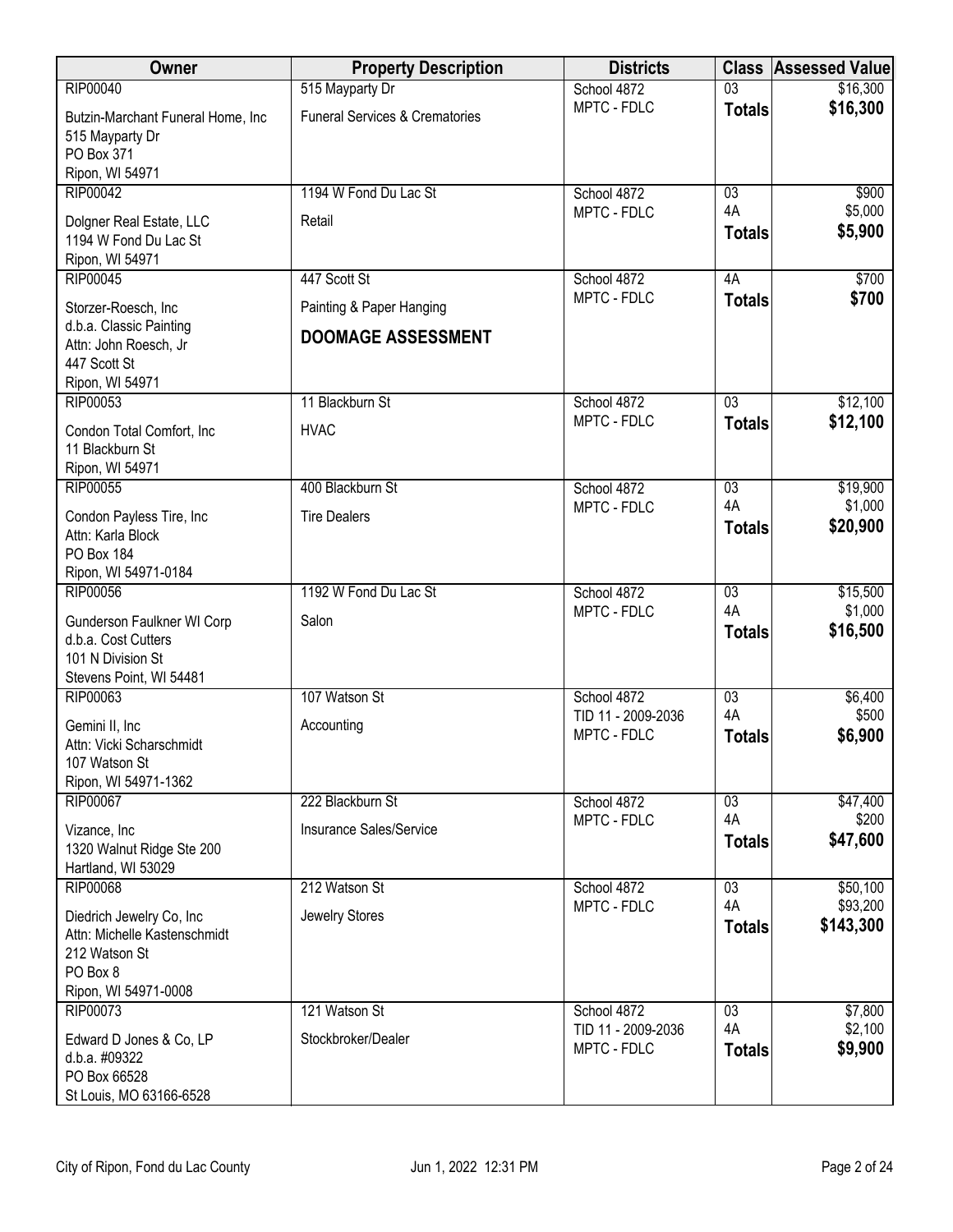| Owner                                                        | <b>Property Description</b> | <b>Districts</b>                  | <b>Class</b>    | <b>Assessed Value</b> |
|--------------------------------------------------------------|-----------------------------|-----------------------------------|-----------------|-----------------------|
| <b>RIP00092</b>                                              | (scattered)                 | School 4872                       | $\overline{03}$ | \$1,800               |
| Hallmark Marketing Company, LLC<br>PO Box 419479<br>Tax #407 | Retail                      | TID 06 - 2005-2025<br>MPTC - FDLC | <b>Totals</b>   | \$1,800               |
| Kansas City, MO 64141-6479                                   |                             |                                   |                 |                       |
| RIP00093                                                     | 404 Eureka St               | School 4872                       | 03              | \$6,100               |
| H & R Block                                                  | Accounting                  | MPTC - FDLC                       | <b>Totals</b>   | \$6,100               |
| Attn: Debbie Mosiek<br>1094 W Fond Du Lac St                 | <b>DOOMAGE ASSESSMENT</b>   |                                   |                 |                       |
| Ripon, WI 54971<br><b>RIP00095</b>                           | 229 Watson St               | School 4872                       | $\overline{03}$ | \$17,000              |
|                                                              |                             | TID 11 - 2009-2036                | 4A              | \$3,700               |
| Hair Today, LLC                                              | Salon                       | MPTC - FDLC                       | <b>Totals</b>   | \$20,700              |
| Attn: Vicki Robbins<br>229 Watson St                         |                             |                                   |                 |                       |
| Ripon, WI 54971                                              |                             |                                   |                 |                       |
| <b>RIP00096</b>                                              | 123 Blackburn St            | School 4872                       | $\overline{03}$ | \$17,000              |
| Hair Designs of Headliners, Ltd, Inc                         | Salon                       | MPTC - FDLC                       | <b>Totals</b>   | \$17,000              |
| Attn: Kimberlee Mack                                         |                             |                                   |                 |                       |
| 123 Blackburn St                                             |                             |                                   |                 |                       |
| Ripon, WI 54971                                              |                             |                                   |                 |                       |
| <b>RIP00100</b>                                              | 611 Stanton St              | School 4872                       | 4A              | \$100                 |
| JS Heatley Enterprises, Inc                                  | <b>Electric Services</b>    | MPTC - FDLC                       | <b>Totals</b>   | \$100                 |
| d.b.a. Heatley Electric                                      |                             |                                   |                 |                       |
| 611 N Stanton St                                             |                             |                                   |                 |                       |
| Ripon, WI 54971<br><b>RIP00108</b>                           | 201 E Fond Du Lac St        | School 4872                       | $\overline{03}$ | \$5,400               |
|                                                              |                             | MPTC - FDLC                       | 4A              | \$100                 |
| Huberty & Associates S.C.<br>37 N Pioneer Rd                 | Accounting                  |                                   | <b>Totals</b>   | \$5,500               |
| Fond Du Lac, WI 54935                                        |                             |                                   |                 |                       |
| RIP00110                                                     | 801 W Fond Du Lac St Unit R | School 4872                       | 03              | \$100                 |
| Jackson Glass Pros, LLC                                      | Glass                       | TID 06 - 2005-2025                | 4A              | \$200                 |
| 801R W Fond Du Lac St                                        |                             | MPTC - FDLC                       | <b>Totals</b>   | \$300                 |
| Ripon, WI 54971                                              | <b>DOOMAGE ASSESSMENT</b>   |                                   |                 |                       |
| RIP00118                                                     | 644 W Oshkosh St            | School 4872                       | 03              | \$41,500              |
| Foss Eiler & Davis DDS                                       | Dentistry                   | MPTC - FDLC                       | <b>Totals</b>   | \$41,500              |
| PO Box 510<br>Ripon, WI 54971-0510                           | <b>DOOMAGE ASSESSMENT</b>   |                                   |                 |                       |
| <b>RIP00126</b>                                              | 103 Watson St               | School 4872                       | $\overline{03}$ | \$8,400               |
| CHG Meridian USA Corp, LLP                                   | Theatre                     | TID 11 - 2009-2036                | <b>Totals</b>   | \$8,400               |
| d.b.a. CHG-Meridian USA Corp                                 |                             | MPTC - FDLC                       |                 |                       |
| 7303 SE Lake Rd                                              | <b>DOOMAGE ASSESSMENT</b>   |                                   |                 |                       |
| Portland, OR 97267                                           |                             |                                   |                 |                       |
| RIP00132                                                     | 102 Watson St               | School 4872                       | 03              | \$104,400             |
| Roadhouse Pizza, LLC                                         | Restaurant                  | TID 11 - 2009-2036                | 4A              | \$200                 |
| Attn: Alisa Zabel                                            |                             | MPTC - FDLC                       | <b>Totals</b>   | \$104,600             |
| 102 Watson St                                                |                             |                                   |                 |                       |
| Ripon, WI 54971-1327                                         |                             |                                   |                 |                       |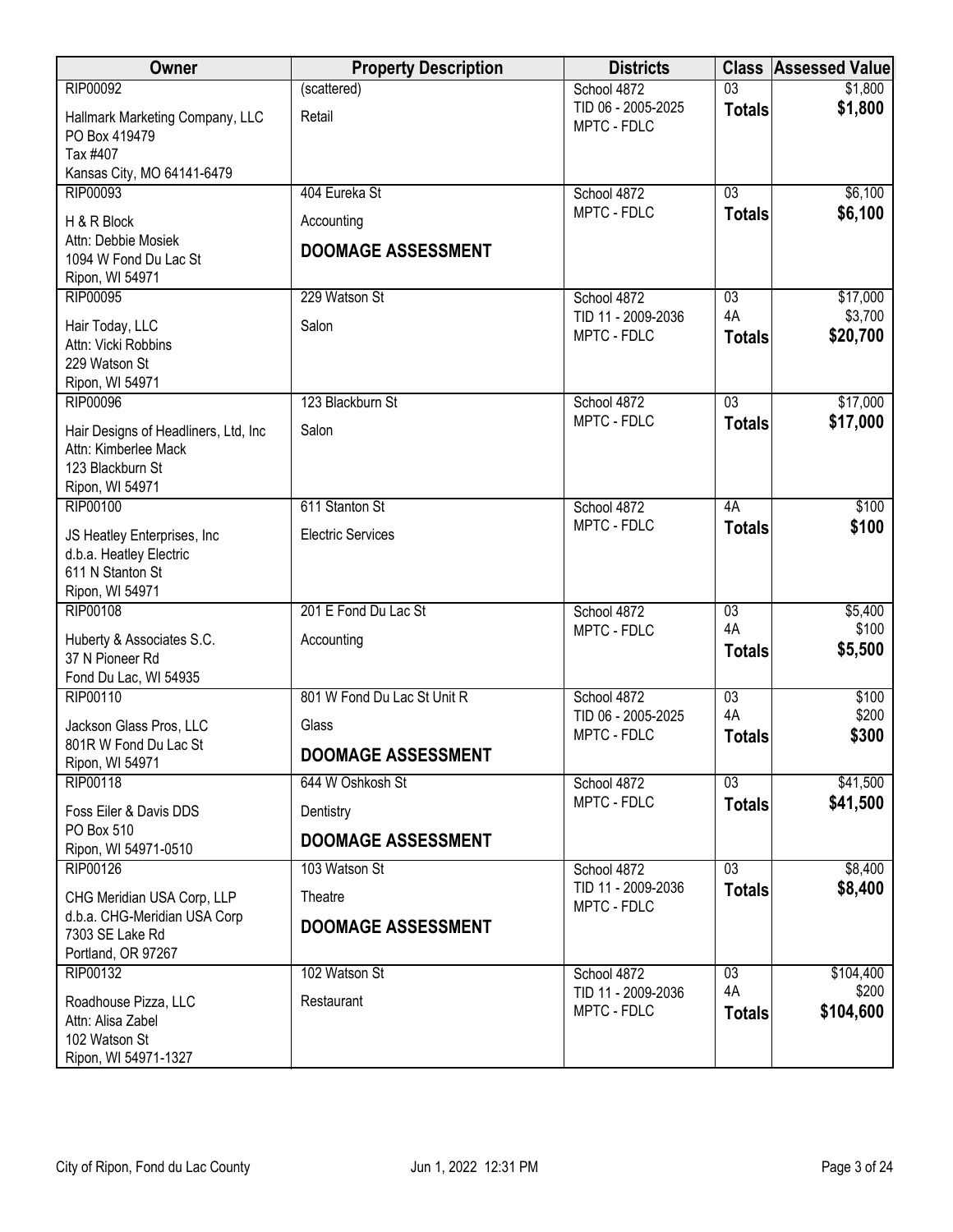| Owner                                                       | <b>Property Description</b> | <b>Districts</b>                  | <b>Class</b>          | <b>Assessed Value</b> |
|-------------------------------------------------------------|-----------------------------|-----------------------------------|-----------------------|-----------------------|
| RIP00137                                                    | 103 Watson St               | School 4872                       | $\overline{03}$       | \$10,400              |
| Campus Theater #2217, Inc                                   | Theatre                     | TID 11 - 2009-2036<br>MPTC - FDLC | 4A                    | \$1,100               |
| d.b.a. Marcus Theater Corp                                  |                             |                                   | <b>Totals</b>         | \$11,500              |
| 100 E Wisconsin                                             |                             |                                   |                       |                       |
| Milwaukee, WI 53202-4220                                    | 215 W Sullivan St           |                                   |                       |                       |
| <b>RIP00142</b>                                             |                             | School 4872<br>MPTC - FDLC        | $\overline{03}$<br>4A | \$300<br>\$100        |
| Steven Hollenback                                           | Photography                 |                                   | <b>Totals</b>         | \$400                 |
| d.b.a. Memory Photography<br>215 W Sullivan St              |                             |                                   |                       |                       |
| Ripon, WI 54971                                             |                             |                                   |                       |                       |
| RIP00143                                                    | 1113 W Fond Du Lac St       | School 4872                       | 03                    | \$142,800             |
| VGK Foods, LLC                                              | Restaurant                  | TID 06 - 2005-2025                | 4A                    | \$16,600              |
| d.b.a. McDonalds #5604                                      |                             | MPTC - FDLC                       | <b>Totals</b>         | \$159,400             |
| 535 Russell Dr                                              |                             |                                   |                       |                       |
| Ripon, WI 54971-1065                                        |                             |                                   |                       |                       |
| <b>RIP00152</b>                                             | 1112 N Douglas St           | School 4872                       | $\overline{03}$       | \$7,400               |
| Modern Overhead Door, Corp                                  | Contractor-General          | TID 04 - 1994-2021<br>closed      | <b>Totals</b>         | \$7,400               |
| Attn: Melissa Busse                                         |                             | MPTC - FDLC                       |                       |                       |
| 1112 N Douglas St<br>Ripon, WI 54971                        |                             |                                   |                       |                       |
| RIP00153                                                    | 654 E Oshkosh St            | School 4872                       | $\overline{03}$       | \$13,800              |
| MPB Builders, Inc                                           | Contractor-General          | MPTC - FDLC                       | 4A                    | \$500                 |
| 654 E Oshkosh St                                            |                             |                                   | <b>Totals</b>         | \$14,300              |
| Ripon, WI 54971                                             |                             |                                   |                       |                       |
| <b>RIP00177</b>                                             | 1188 W Fond Du Lac St       | School 4872                       | $\overline{03}$       | \$483,200             |
| Webster's Marketplace, Inc                                  | <b>Grocery Stores</b>       | MPTC - FDLC                       | 4A                    | \$28,000              |
| Attn: Candi Webster                                         |                             |                                   | <b>Totals</b>         | \$511,200             |
| 1188 W Fond Du Lac St                                       |                             |                                   |                       |                       |
| Ripon, WI 54971<br><b>RIP00180</b>                          | (scattered)                 | School 4872                       | 03                    | \$200                 |
|                                                             |                             | MPTC - FDLC                       | <b>Totals</b>         | \$200                 |
| Pitney Bowes, Inc.                                          | Leasing                     |                                   |                       |                       |
| 600 N West Shore Blvd<br>Ste 810                            |                             |                                   |                       |                       |
| Tampa, FL 33609                                             |                             |                                   |                       |                       |
| <b>RIP00185</b>                                             | 929 S Grove St              | School 4872                       | 03                    | \$300                 |
| Rauch, Christopher DDS                                      | Dentistry                   | MPTC - FDLC                       | 4A                    | \$4,300               |
| 929 S Grove St                                              |                             |                                   | <b>Totals</b>         | \$4,600               |
| Ripon, WI 54971                                             | <b>DOOMAGE ASSESSMENT</b>   |                                   |                       |                       |
| RIP00187                                                    | 111 E Jackson St            | School 4872                       | 03                    | \$18,300              |
| Reds Bar of Ripon, Inc                                      | Tavern                      | TID 11 - 2009-2036<br>MPTC - FDLC | 4A<br><b>Totals</b>   | \$300<br>\$18,600     |
| Attn: John Williams                                         |                             |                                   |                       |                       |
| 111 E Jackson St<br>Ripon, WI 54971                         |                             |                                   |                       |                       |
| <b>RIP00196</b>                                             | 1175 W Fond Du Lac St       | School 4872                       | $\overline{03}$       | \$36,700              |
|                                                             |                             | TID 06 - 2005-2025                | <b>Totals</b>         | \$36,700              |
| Golden Rule Community Credit Union<br>1175 W Fond Du Lac St | <b>Financial Services</b>   | MPTC - FDLC                       |                       |                       |
| PO Box 97                                                   |                             |                                   |                       |                       |
| Ripon, WI 54971-0097                                        |                             |                                   |                       |                       |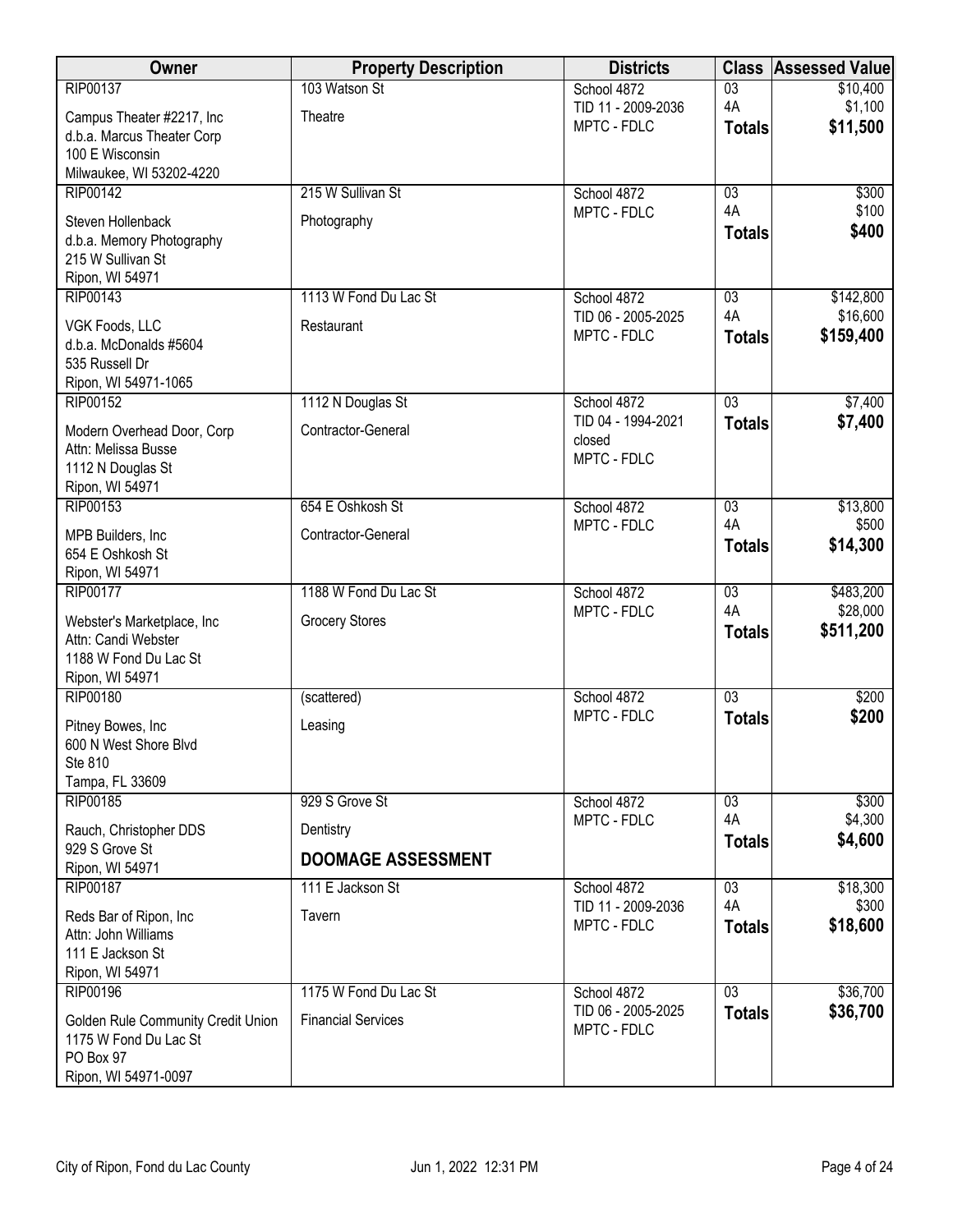| Owner                                                         | <b>Property Description</b>  | <b>Districts</b>                  | <b>Class</b>        | <b>Assessed Value</b> |
|---------------------------------------------------------------|------------------------------|-----------------------------------|---------------------|-----------------------|
| RIP00201                                                      | 426 E Fond Du Lac St         | School 4872                       | $\overline{03}$     | \$1,300               |
| Kazy Enterprise, Inc                                          | Contractor-General           | MPTC - FDLC                       | 4A                  | \$100                 |
| d.b.a. Ripon Area Builders                                    |                              |                                   | <b>Totals</b>       | \$1,400               |
| 426 E Fond Du Lac St                                          |                              |                                   |                     |                       |
| Ripon, WI 54971                                               |                              |                                   |                     |                       |
| RIP00203                                                      | 328 Watson St                | School 4872                       | 03                  | \$17,000              |
| Ripon Drug Management Enterprises,<br>Inc                     | Pharmacies                   | MPTC - FDLC                       | <b>Totals</b>       | \$17,000              |
| 328 Watson St<br>Ripon, WI 54971                              |                              |                                   |                     |                       |
| <b>RIP00242</b>                                               | 1075 W Fond Du Lac St Unit A | School 4872                       | 03                  | \$24,200              |
| Subway Shop<br>Attn: Brant Saalsaa<br>7935 Almor Dr           | Restaurant                   | TID 06 - 2005-2025<br>MPTC - FDLC | <b>Totals</b>       | \$24,200              |
| Verona, WI 53593<br><b>RIP00260</b>                           |                              |                                   |                     |                       |
|                                                               | 116 Scott St                 | School 4872<br>TID 11 - 2009-2036 | 03<br>4A            | \$2,600<br>\$500      |
| Video Age Productions, Inc<br>116 Scott St<br>Ripon, WI 54971 | Video Production             | MPTC - FDLC                       | <b>Totals</b>       | \$3,100               |
| <b>RIP00262</b>                                               | 113 Watson St                | School 4872                       | $\overline{03}$     | \$4,100               |
| VisionCare, Inc                                               | Optometry                    | TID 11 - 2009-2036                | 4A                  | \$100                 |
| 113 Watson St<br>Ripon, WI 54971                              |                              | MPTC - FDLC                       | <b>Totals</b>       | \$4,200               |
| RIP00273                                                      | 525 Aspen St                 | School 4872                       | $\overline{03}$     | \$500                 |
| Novak Excavating, Inc<br>Attn: Jeff Novak<br>PO Box 389       | <b>Excavating Contractor</b> | MPTC - FDLC                       | 4A<br><b>Totals</b> | \$200<br>\$700        |
| Ripon, WI 54971                                               |                              |                                   |                     |                       |
| <b>RIP00287</b>                                               | 111 W Fond Du Lac St         | School 4872                       | 4A                  | \$300                 |
| Fox River Glove Co & Outlet, Inc                              |                              | MPTC - FDLC                       | <b>Totals</b>       | \$300                 |
| Attn: Mike Reinsch                                            |                              |                                   |                     |                       |
| 111 W Fond Du Lac St                                          |                              |                                   |                     |                       |
| Ripon, WI 54971-1324                                          |                              |                                   |                     |                       |
| RIP00310                                                      | 116 Tabbert Ave              | School 4872                       | $\overline{03}$     | \$1,000               |
| Ads That Care, Inc                                            | Advertising                  | MPTC - FDLC                       | 4A                  | \$100                 |
| Attn: Henry Grams                                             |                              |                                   | <b>Totals</b>       | \$1,100               |
| 116 Tabbert St                                                |                              |                                   |                     |                       |
| Ripon, WI 54971                                               |                              |                                   |                     |                       |
| RIP00391                                                      | 313 Watson St Unit E         | School 4872                       | 03                  | \$300                 |
| Liska Law Office                                              | <b>Professional Services</b> | MPTC - FDLC                       | 4A                  | \$100<br>\$400        |
| Attn: Tammy J. Liska                                          |                              |                                   | <b>Totals</b>       |                       |
| PO Box 122                                                    |                              |                                   |                     |                       |
| Sonora, TX 76950-0122                                         | 545 E Fond Du Lac St         |                                   | 03                  |                       |
| RIP00392                                                      |                              | School 4872<br>MPTC - FDLC        | 4A                  | \$60,300<br>\$200     |
| Kwik Trip, Inc                                                | Convienence Store            |                                   | <b>Totals</b>       | \$60,500              |
| d.b.a. #770<br>1626 Oak St                                    |                              |                                   |                     |                       |
| La Crosse, WI 54602                                           |                              |                                   |                     |                       |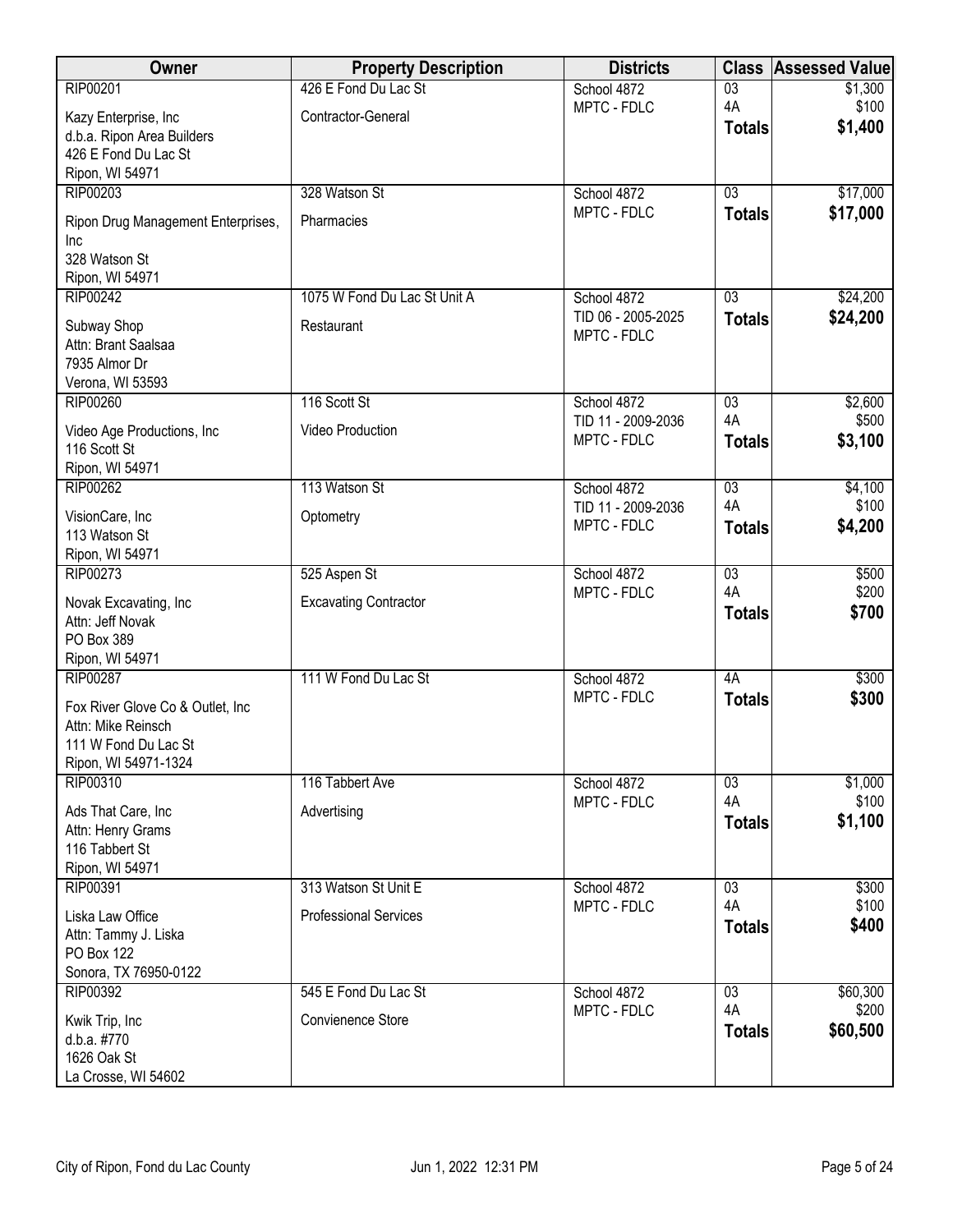| Owner                                                        | <b>Property Description</b> | <b>Districts</b>                  |                     | <b>Class Assessed Value</b> |
|--------------------------------------------------------------|-----------------------------|-----------------------------------|---------------------|-----------------------------|
| <b>RIP00407</b>                                              | 420 E Oshkosh St            | School 4872                       | $\overline{03}$     | \$109,700                   |
| Accurate Controls, Inc.                                      | <b>Computer Equipment</b>   | MPTC - FDLC                       | 4A<br><b>Totals</b> | \$2,300<br>\$112,000        |
| Attn: Thomas Rogers<br>420 E Oshkosh St                      |                             |                                   |                     |                             |
| Ripon, WI 54971                                              |                             |                                   |                     |                             |
| RIP00416                                                     | 240 E Fond Du Lac St        | School 4872                       | $\overline{03}$     | \$3,200                     |
| Ripon Welcome Inn, LLC                                       | Hotels & Motels             | MPTC - FDLC                       | <b>Totals</b>       | \$3,200                     |
| 5544 S 106th St                                              |                             |                                   |                     |                             |
| Hales Corner, WI 53130-2013<br><b>RIP00420</b>               | 738 W Fond Du Lac St        | School 4872                       | $\overline{03}$     | \$25,200                    |
|                                                              |                             | MPTC - FDLC                       | 4A                  | \$7,200                     |
| US Bank National Association, Inc.<br>1310 Madrid St Ste 100 | <b>Financial Services</b>   |                                   | <b>Totals</b>       | \$32,400                    |
| Marshall, MN 56258                                           |                             |                                   |                     |                             |
| RIP00423                                                     | 1180 W Fond Du Lac St       | School 4872                       | $\overline{03}$     | \$41,100                    |
| KBP Foods #5779, Inc                                         | Restaurant                  | TID 06 - 2005-2025<br>MPTC - FDLC | 4A<br><b>Totals</b> | \$500<br>\$41,600           |
| PO Box 55348                                                 |                             |                                   |                     |                             |
| Lexington, KY 40555<br><b>RIP00455</b>                       | 620 E Fond Du Lac St        | School 4872                       | 03                  | \$100                       |
| <b>Dornfeld Financial Services</b>                           | <b>Financial Services</b>   | MPTC - FDLC                       | 4A                  | \$100                       |
| 620 E Fond Du Lac St                                         |                             |                                   | <b>Totals</b>       | \$200                       |
| Ripon, WI 54971                                              | <b>DOOMAGE ASSESSMENT</b>   |                                   |                     |                             |
| <b>RIP00459</b>                                              | 1 Westgate Dr               | School 4872<br>TID 06 - 2005-2025 | $\overline{03}$     | \$11,000<br>\$11,000        |
| Royal Ridges, LLC<br>980 American Dr                         | <b>Catering Services</b>    | MPTC - FDLC                       | <b>Totals</b>       |                             |
| Neenah, WI 54956                                             | <b>DOOMAGE ASSESSMENT</b>   |                                   |                     |                             |
| <b>RIP00460</b>                                              | 1214 W Fond Du Lac St       | School 4872                       | $\overline{03}$     | \$81,900                    |
| Splish Splash Clothes Barn, Inc                              | Laundromat                  | TID 06 - 2005-2025<br>MPTC - FDLC | <b>Totals</b>       | \$81,900                    |
| Attn: Brenda Washkovick                                      |                             |                                   |                     |                             |
| 1214 W Fond Du Lac St<br>Ripon, WI 54971                     |                             |                                   |                     |                             |
| RIP00473                                                     | 618 E Oshkosh St            | School 4872                       | $\overline{03}$     | \$114,400                   |
| VetCor, LLC                                                  | <b>Veterinary Services</b>  | MPTC - FDLC                       | 4A                  | \$43,900                    |
| 141 Longwater Dr Ste 108                                     |                             |                                   | <b>Totals</b>       | \$158,300                   |
| Norwell, MA 02061                                            |                             |                                   |                     |                             |
| <b>RIP00476</b>                                              | 404 Eureka St Unit 2        | School 4872<br>MPTC - FDLC        | 03<br>4A            | \$200<br>\$100              |
| Cho's Black Belt Academy, LLC<br>Attn: Mr Paul Benish        | Karate                      |                                   | <b>Totals</b>       | \$300                       |
| W7465 Lamartine Dr                                           |                             |                                   |                     |                             |
| Fond Du Lac, WI 54937-9139                                   |                             |                                   |                     |                             |
| RIP00479                                                     | 1080 W Fond Du Lac St       | School 4872<br>TID 06 - 2005-2025 | $\overline{03}$     | \$19,300                    |
| Thedacare, Inc                                               | <b>Medical Services</b>     | MPTC - FDLC                       | <b>Totals</b>       | \$19,300                    |
| d.b.a. TCP Ripon<br>PO Box 8025                              |                             |                                   |                     |                             |
| Appleton, WI 54912                                           |                             |                                   |                     |                             |
| RIP00515                                                     | (scattered)                 | School 4872                       | $\overline{03}$     | \$500                       |
| Quadient, Inc                                                | Services                    | MPTC - FDLC                       | <b>Totals</b>       | \$500                       |
| Attn: Tax Department                                         |                             |                                   |                     |                             |
| 478 Wheelers Farms Rd<br>Milford, CT 06461                   |                             |                                   |                     |                             |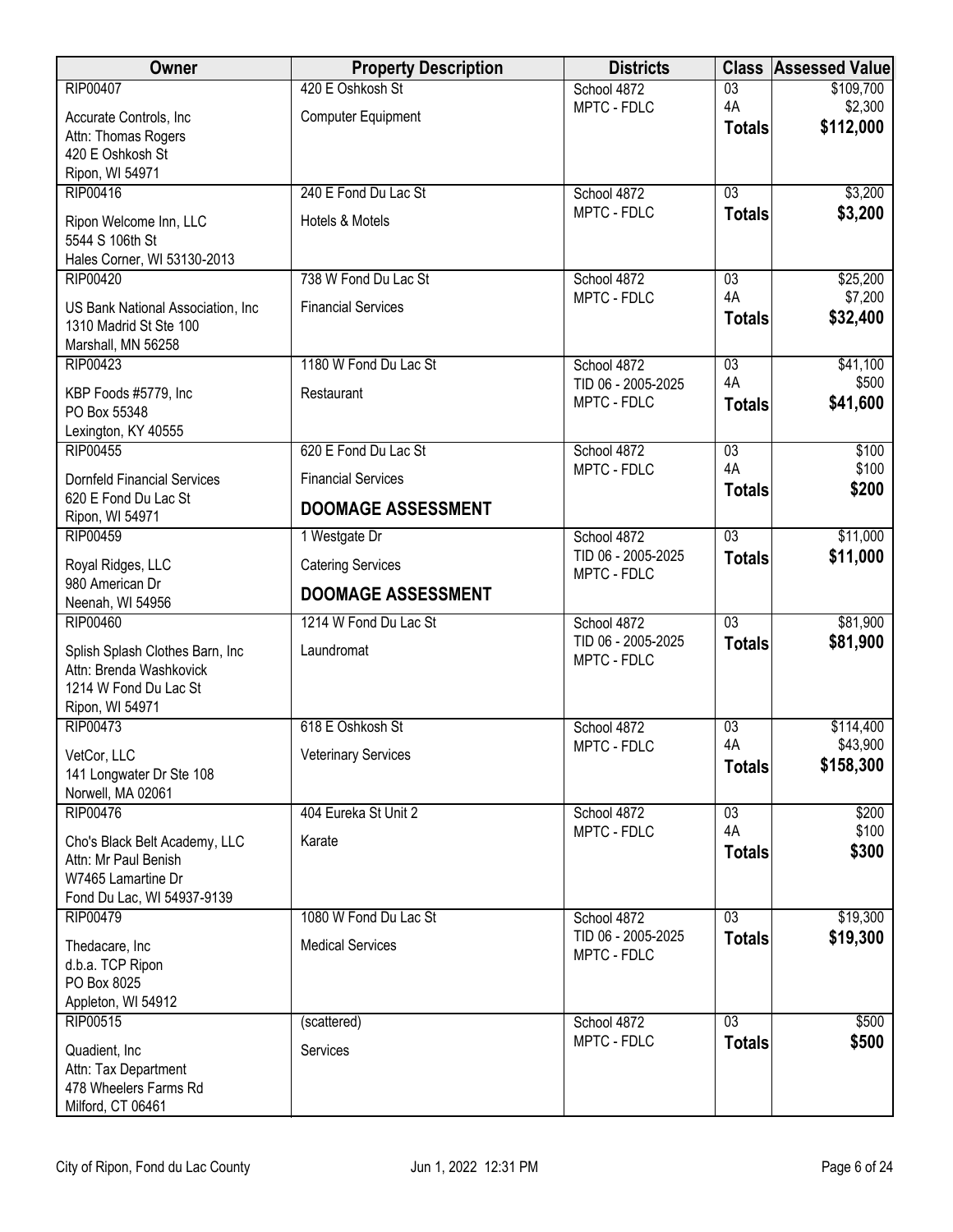| Owner                                            | <b>Property Description</b>   | <b>Districts</b>                  | <b>Class</b>          | <b>Assessed Value</b> |
|--------------------------------------------------|-------------------------------|-----------------------------------|-----------------------|-----------------------|
| <b>RIP00522</b>                                  | 480 S Douglas St              | School 4872                       | $\overline{03}$       | \$4,900               |
| Seneca Foods Corp                                | <b>Grocery Stores</b>         | MPTC - FDLC                       | 4A                    | \$2,700<br>\$7,600    |
| 480 S Douglas St                                 | <b>DOOMAGE ASSESSMENT</b>     |                                   | <b>Totals</b>         |                       |
| Ripon, WI 54971                                  |                               |                                   |                       |                       |
| <b>RIP00527</b>                                  | 713 Stanton St                | School 4872<br>TID 04 - 1994-2021 | 03<br>4A              | \$800<br>\$100        |
| <b>United Cooperative</b>                        |                               | closed                            | <b>Totals</b>         | \$900                 |
| N7160 Raceway Rd                                 |                               | MPTC - FDLC                       |                       |                       |
| Beaver Dam, WI 53916-0089                        |                               |                                   |                       |                       |
| <b>RIP00537</b>                                  | 1105 W Fond Du Lac St         | School 4872<br>TID 06 - 2005-2025 | $\overline{03}$<br>4A | \$135,300<br>\$600    |
| Condon Oil Company                               | Convienence Store             | MPTC - FDLC                       | <b>Totals</b>         | \$135,900             |
| Attn: Karla Block                                |                               |                                   |                       |                       |
| PO Box 184<br>Ripon, WI 54971                    |                               |                                   |                       |                       |
| RIP00538                                         | 101 Eureka St                 | School 4872                       | $\overline{03}$       | \$27,600              |
|                                                  |                               | MPTC - FDLC                       | 4A                    | \$1,200               |
| <b>Bill Kent Corp</b>                            | Convienence Store             |                                   | <b>Totals</b>         | \$28,800              |
| d.b.a. Holiday Food & Sport<br>Attn: Karla Block |                               |                                   |                       |                       |
| PO Box 184                                       |                               |                                   |                       |                       |
| Ripon, WI 54971                                  |                               |                                   |                       |                       |
| <b>RIP00542</b>                                  | 400 Watson St                 | School 4872                       | $\overline{03}$       | \$85,800              |
| Horicon Bank                                     | <b>Financial Services</b>     | MPTC - FDLC                       | 4A                    | \$2,500               |
| Attn: Accounting                                 |                               |                                   | <b>Totals</b>         | \$88,300              |
| PO Box 144                                       |                               |                                   |                       |                       |
| Horicon, WI 53032                                |                               |                                   |                       |                       |
| <b>RIP00545</b>                                  | 1123 W Fond Du Lac St         | School 4872                       | $\overline{03}$       | \$58,600              |
| Kwik Trip, Inc                                   | Convienence Store             | TID 06 - 2005-2025<br>MPTC - FDLC | 4A                    | \$200<br>\$58,800     |
| d.b.a. #392                                      |                               |                                   | <b>Totals</b>         |                       |
| 1626 Oak St                                      |                               |                                   |                       |                       |
| La Crosse, WI 54602<br>RIP00551                  | 201 E Fond Du Lac St Unit 130 | School 4872                       | 03                    | \$3,700               |
|                                                  |                               | MPTC - FDLC                       | 4A                    | \$100                 |
| Wurtz Law Office, LLC                            | <b>Professional Services</b>  |                                   | <b>Totals</b>         | \$3,800               |
| Attn: Ludwig Wurtz<br>PO Box 603                 |                               |                                   |                       |                       |
| Ripon, WI 545971-060                             |                               |                                   |                       |                       |
| <b>RIP00555</b>                                  | 728 W Fond Du Lac St          | School 4872                       | $\overline{03}$       | \$94,600              |
|                                                  |                               | MPTC - FDLC                       | 4A                    | \$58,800              |
| CDA Pizza, Inc<br>d.b.a. Dominos Pizza           | Restaurant                    |                                   | <b>Totals</b>         | \$153,400             |
| 1401 N 26th St Ste 219                           |                               |                                   |                       |                       |
| Escanaba, MI 49829                               |                               |                                   |                       |                       |
| RIP00564                                         | (scattered)                   | School 4872                       | $\overline{03}$       | \$5,300               |
| DirecTV, LLC                                     | Satellite TV                  | MPTC - FDLC                       | <b>Totals</b>         | \$5,300               |
| Attn: Kroll, LLC                                 |                               |                                   |                       |                       |
| PO Box 2789                                      |                               |                                   |                       |                       |
| Addison, TX 75001                                |                               |                                   |                       |                       |
| <b>RIP00566</b>                                  | 214 Watson St                 | School 4872                       | $\overline{03}$       | \$1,100               |
| Farrells Fine Furnishings, LLC                   | Furniture & Home Furnishings  | MPTC - FDLC                       | 4A                    | \$100                 |
| 214 Watson St                                    |                               |                                   | <b>Totals</b>         | \$1,200               |
| Ripon, WI 54971                                  |                               |                                   |                       |                       |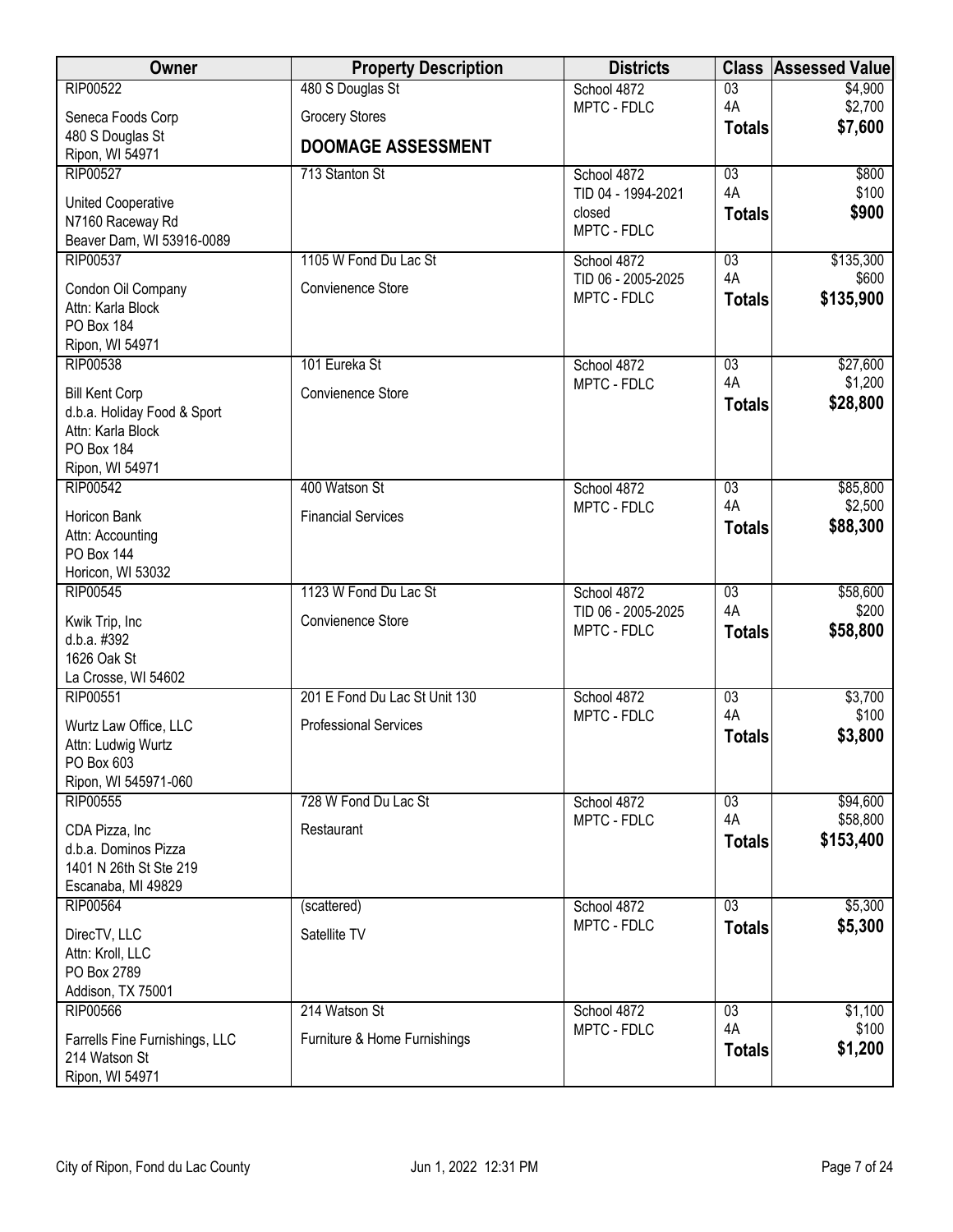| Owner                                                         | <b>Property Description</b> | <b>Districts</b>   | <b>Class</b>    | <b>Assessed Value</b> |
|---------------------------------------------------------------|-----------------------------|--------------------|-----------------|-----------------------|
| <b>RIP00574</b>                                               | 600 E Fond Du Lac St        | School 4872        | $\overline{03}$ | \$1,100               |
| K W Electric, Inc.                                            | <b>Electric Services</b>    | MPTC - FDLC        | 4A              | \$100                 |
| N5875 Cty Rd M                                                |                             |                    | <b>Totals</b>   | \$1,200               |
| Plymouth, WI 53073                                            |                             |                    |                 |                       |
| RIP00575                                                      | 317 Watson St               | School 4872        | 03              | \$3,100               |
| Kristinas Family Restaurant                                   | Restaurant                  | MPTC - FDLC        | 4A              | \$100                 |
| Attn: Rasim Amiti                                             |                             |                    | <b>Totals</b>   | \$3,200               |
| 317 Watson St                                                 |                             |                    |                 |                       |
| Ripon, WI 54971                                               |                             |                    |                 |                       |
| <b>RIP00578</b>                                               | 456 N Douglas St            | School 4872        | 03              | \$6,700               |
| Modern Rentals, Inc                                           | Rental                      | MPTC - FDLC        | 4A              | \$100                 |
| 456 N Douglas St                                              |                             |                    | <b>Totals</b>   | \$6,800               |
| Ripon, WI 54971                                               |                             |                    |                 |                       |
| RIP00581                                                      | 1209 W Fond Du Lac St       | School 4872        | $\overline{03}$ | \$55,000              |
| <b>Silver Creek Dentistry</b>                                 | Dentistry                   | TID 06 - 2005-2025 | 4A              | \$5,000               |
| Attn: Cris G Johnson DDS                                      |                             | MPTC - FDLC        | <b>Totals</b>   | \$60,000              |
| 1209 W Fond Du Lac St                                         | <b>DOOMAGE ASSESSMENT</b>   |                    |                 |                       |
| Ripon, WI 54971                                               |                             |                    |                 |                       |
| <b>RIP00585</b>                                               | (scattered)                 | School 4872        | 4A              | \$50,200              |
| Waste Management of Wisconsin, Inc                            | Waste Management            | MPTC - FDLC        | <b>Totals</b>   | \$50,200              |
| Attn: Marvin F Poer and Company                               |                             |                    |                 |                       |
| PO Box 802206                                                 |                             |                    |                 |                       |
| Dallas, TX 75380-2206                                         |                             |                    |                 |                       |
| <b>RIP00590</b>                                               | 203 Blackburn St            | School 4872        | $\overline{03}$ | \$300                 |
| State Farm Mutual Automobile Ins Co                           | Insurance Sales/Service     | MPTC - FDLC        | <b>Totals</b>   | \$300                 |
| Attn: Tax & Compliance-Property Tax                           |                             |                    |                 |                       |
| PO Box 2155                                                   |                             |                    |                 |                       |
| Bloomington, IL 61702                                         |                             |                    |                 |                       |
| <b>RIP00592</b>                                               | 1086 W Fond Du Lac St       | School 4872        | 03              | \$78,700              |
|                                                               | Restaurant                  | TID 06 - 2005-2025 | 4A              | \$1,000               |
| Ripon Burgers, Inc<br>Attn: Marty Krueger                     |                             | MPTC - FDLC        | <b>Totals</b>   | \$79,700              |
| 2651 Kirking Ct                                               |                             |                    |                 |                       |
| Portage, WI 53901-9511                                        |                             |                    |                 |                       |
| <b>RIP00605</b>                                               | 120 Watson St               | School 4872        | 03              | \$400                 |
| American Family Mutual Insurance Co S                         | Insurance Sales/Service     | TID 11 - 2009-2036 | <b>Totals</b>   | \$400                 |
| PO Box 4747                                                   |                             | MPTC - FDLC        |                 |                       |
| Oak Brook, IL 60522-4747                                      |                             |                    |                 |                       |
| RIP00615                                                      | 641 E Oshkosh St            | School 4872        | 03              | \$21,500              |
|                                                               |                             | MPTC - FDLC        | 4A              | \$800                 |
| Condon Oil Co, Ripon Citgo East<br>Attn: Karla Block          | Convienence Store           |                    | <b>Totals</b>   | \$22,300              |
| PO Box 184                                                    |                             |                    |                 |                       |
| Ripon, WI 54971                                               |                             |                    |                 |                       |
| RIP00637                                                      | 608 N Stanton St            | School 4872        | 03              | \$1,400               |
|                                                               |                             | TID 04 - 1994-2021 | 4A              | \$4,400               |
| Midwest Engineering Services, Inc.<br>Attn: Matthew Henderson | <b>Engineering Services</b> | closed             | <b>Totals</b>   | \$5,800               |
| 821 Corporate Ct # 100                                        | <b>DOOMAGE ASSESSMENT</b>   | MPTC - FDLC        |                 |                       |
| Waukesha, WI 53189                                            |                             |                    |                 |                       |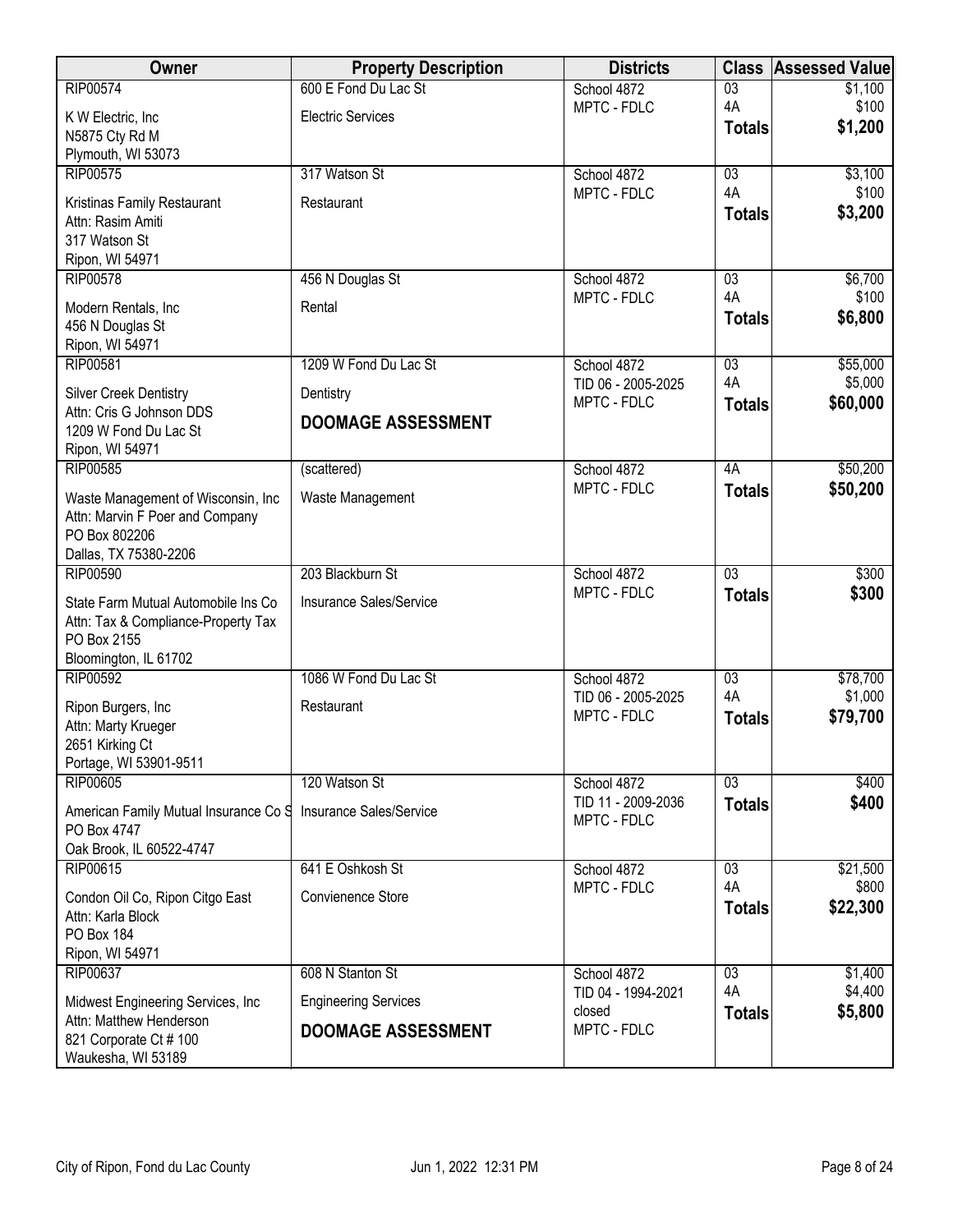| <b>Owner</b>                                              | <b>Property Description</b> | <b>Districts</b>                  | <b>Class</b>        | <b>Assessed Value</b> |
|-----------------------------------------------------------|-----------------------------|-----------------------------------|---------------------|-----------------------|
| <b>RIP00653</b>                                           | 805 W Fond Du Lac St        | School 4872                       | $\overline{03}$     | \$18,100              |
| Motor Parts and Equipment Corp                            | Auto Parts                  | TID 06 - 2005-2025<br>MPTC - FDLC | 4A                  | \$5,000<br>\$23,100   |
| d.b.a. Napa Auto Parts                                    |                             |                                   | <b>Totals</b>       |                       |
| 1670 Northrock Ct<br>Rockford, IL 61103                   |                             |                                   |                     |                       |
| RIP00663                                                  | 120 Scott St                | School 4872                       | $\overline{03}$     | \$19,700              |
| Robert J Hilke Estate                                     | Bar & Restaurant            | TID 11 - 2009-2036                | 4A                  | \$100                 |
| Pastimes Pub & Grille                                     |                             | MPTC - FDLC                       | <b>Totals</b>       | \$19,800              |
| N8550 Arcade Glen Rd                                      |                             |                                   |                     |                       |
| Ripon, WI 54971<br><b>RIP00665</b>                        | 11 Stanton St               | School 4872                       | 03                  | \$200                 |
|                                                           |                             | MPTC - FDLC                       | <b>Totals</b>       | \$200                 |
| Tonya B. Alling                                           | Graphic Designer            |                                   |                     |                       |
| d.b.a. Alling Enterprises<br>11 Stanton St                |                             |                                   |                     |                       |
| Ripon, WI 54971                                           |                             |                                   |                     |                       |
| <b>RIP00672</b>                                           | (scattered)                 | School 4872                       | 4A                  | \$13,900              |
| DISH Network, LLC                                         | Satellite TV                | MPTC - FDLC                       | <b>Totals</b>       | \$13,900              |
| PO Box 6623                                               |                             |                                   |                     |                       |
| Englewood, CO 80155<br><b>RIP00676</b>                    | (scattered)                 | School 4872                       | $\overline{03}$     | \$900                 |
|                                                           |                             | TID 06 - 2005-2025                | <b>Totals</b>       | \$900                 |
| NuCO2 Supply, LLC<br>Attn: Tax Dept                       | Leasing                     | MPTC - FDLC                       |                     |                       |
| 10 Riverview Dr                                           |                             |                                   |                     |                       |
| Danbury, CT 06810                                         |                             |                                   |                     |                       |
| <b>RIP00682</b>                                           | 37 Stoney Ridge Rd          | School 4872                       | $\overline{03}$     | \$7,900               |
| Bio-Medical Applications of Wisconsin, I                  | Laboratory Medical          | TID 06 - 2005-2025<br>MPTC - FDLC | 4A<br><b>Totals</b> | \$18,700<br>\$26,600  |
| 14400 Metcalf Ave                                         |                             |                                   |                     |                       |
| Overland Park, KS 66223<br>RIP00719                       | 835 Parkside St             | School 4872                       | 03                  | \$2,400               |
|                                                           |                             | TID 10 - 2009-2029                | 4A                  | \$100                 |
| Sterjen Leasing Corp<br>Attn: Candy McGinnis              | Leasing                     | MPTC - FDLC                       | <b>Totals</b>       | \$2,500               |
| 1820 W Pointe Dr                                          |                             |                                   |                     |                       |
| Oshkosh, WI 54901                                         |                             |                                   |                     |                       |
| <b>RIP00723</b>                                           | 1203 W Fond Du Lac St       | School 4872                       | $\overline{03}$     | \$164,700             |
| Walgreen Co (001)                                         | Retail                      | TID 06 - 2005-2025<br>MPTC - FDLC | 4A<br><b>Totals</b> | \$500<br>\$165,200    |
| d.b.a. Walgreen Co 01164-S-PPT<br>300 Wilmot Rd MS # 3301 |                             |                                   |                     |                       |
| Deerfield, IL 60015                                       |                             |                                   |                     |                       |
| <b>RIP00744</b>                                           | 745 E Fond Du Lac St        | School 4872                       | 03                  | \$25,500              |
| Dolgencorp, LLC                                           | Retail                      | MPTC - FDLC                       | 4A                  | \$2,600               |
| d.b.a. Dollar General #06586                              |                             |                                   | <b>Totals</b>       | \$28,100              |
| Attn: Corporate Tax Consulting                            |                             |                                   |                     |                       |
| PO Box 503410<br>Indianapolis, IN 46256-3410              |                             |                                   |                     |                       |
| <b>RIP00745</b>                                           | 318 Watson St               | School 4872                       | $\overline{03}$     | \$7,900               |
| <b>Tall Paul's</b>                                        | Restaurant                  | MPTC - FDLC                       | <b>Totals</b>       | \$7,900               |
| Attn: Paul Salzwedel                                      |                             |                                   |                     |                       |
| W2102 State Hwy 44                                        | <b>DOOMAGE ASSESSMENT</b>   |                                   |                     |                       |
| Markesan, WI 53946                                        |                             |                                   |                     |                       |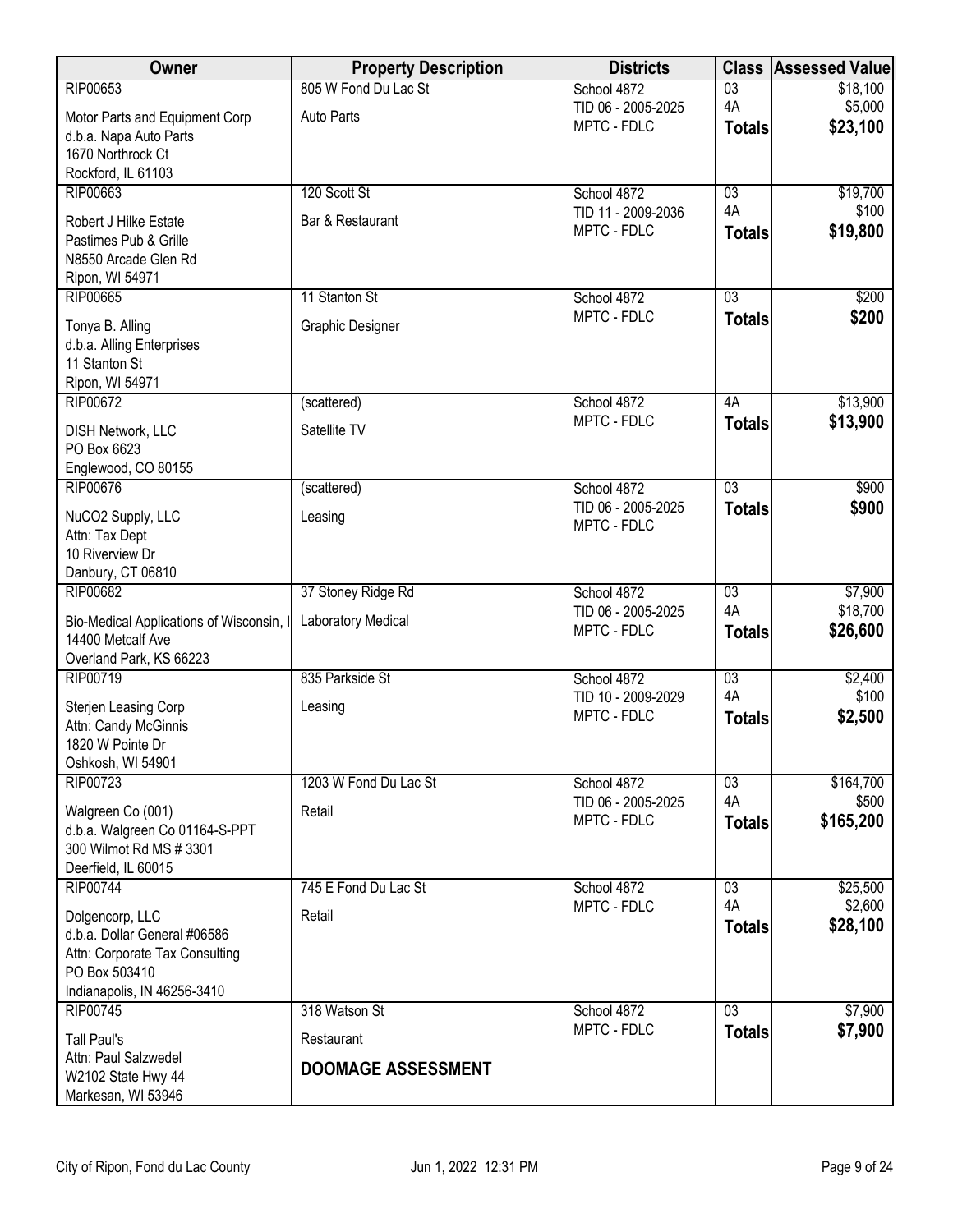| Owner                                                          | <b>Property Description</b>  | <b>Districts</b>                  |                                  | <b>Class Assessed Value</b> |
|----------------------------------------------------------------|------------------------------|-----------------------------------|----------------------------------|-----------------------------|
| <b>RIP00752</b>                                                | 524 Vermont St               | School 4872                       | 4A                               | \$600                       |
| Idjits                                                         | Pet Shop                     | MPTC - FDLC                       | <b>Totals</b>                    | \$600                       |
| Attn: Kristine Altwics<br>524 Vermont St                       | <b>DOOMAGE ASSESSMENT</b>    |                                   |                                  |                             |
| Ripon, WI 54971                                                |                              |                                   |                                  |                             |
| RIP00753                                                       | 821 W Fond Du Lac St         | School 4872                       | $\overline{03}$                  | \$11,000                    |
| China I                                                        | Restaurant                   | TID 06 - 2005-2025<br>MPTC - FDLC | <b>Totals</b>                    | \$11,000                    |
| 821 W Fond Du Lac St                                           | <b>DOOMAGE ASSESSMENT</b>    |                                   |                                  |                             |
| Ripon, WI 54971<br><b>RIP00754</b>                             | 2 Westgate Dr                | School 4872                       | $\overline{03}$                  | \$168,300                   |
|                                                                |                              | TID 06 - 2005-2025                | <b>Totals</b>                    | \$168,300                   |
| Ripon Hotel Group, LLC<br>d.b.a. Comfort Suites                | Hospitality                  | MPTC - FDLC                       |                                  |                             |
| 980 American Dr                                                |                              |                                   |                                  |                             |
| Neenah, WI 54956                                               |                              |                                   |                                  |                             |
| <b>RIP00770</b>                                                | 1084 Mapes Dr                | School 4872<br>TID 06 - 2005-2025 | 03<br>4A                         | \$1,900<br>\$100            |
| <b>Casual Living Outfitters</b>                                | Furniture & Home Furnishings | MPTC - FDLC                       | <b>Totals</b>                    | \$2,000                     |
| Attn: Heidi Semenske<br>PO Box 242                             |                              |                                   |                                  |                             |
| Ripon, WI 54971                                                |                              |                                   |                                  |                             |
| <b>RIP00771</b>                                                | 827 W Fond Du Lac St         | School 4872                       | $\overline{03}$                  | \$700                       |
| Ripon Land Surveying, Inc                                      | Surveyors                    | TID 06 - 2005-2025<br>MPTC - FDLC | <b>Totals</b>                    | \$700                       |
| d.b.a. DIV of DM Green & Assoc, Inc                            | <b>DOOMAGE ASSESSMENT</b>    |                                   |                                  |                             |
| PO Box 386<br>Ripon, WI 54971                                  |                              |                                   |                                  |                             |
| <b>RIP00778</b>                                                | 125 Watson St                | School 4872                       | $\overline{03}$                  | \$3,100                     |
| Hamilton's Ladies Apparel                                      | Clothing-Ladies & Men        | TID 11 - 2009-2036                | 4A                               | \$2,400                     |
| 125 Watson St                                                  | <b>DOOMAGE ASSESSMENT</b>    | MPTC - FDLC                       | <b>Totals</b>                    | \$5,500                     |
| Ripon, WI 54971<br><b>RIP00788</b>                             |                              |                                   | $\overline{03}$                  |                             |
|                                                                | 315 Watson St                | School 4872<br>MPTC - FDLC        | <b>Totals</b>                    | \$2,800<br>\$2,800          |
| Primerica Financial<br>315 Watson St                           | <b>Financial Services</b>    |                                   |                                  |                             |
| Ripon, WI 54971                                                | <b>DOOMAGE ASSESSMENT</b>    |                                   |                                  |                             |
| <b>RIP00800</b>                                                | 203 Blackburn St             | School 4872                       | $\overline{03}$                  | \$500                       |
| Aither, Jennifer C                                             | Insurance Sales/Service      | MPTC - FDLC                       | 4A                               | \$100<br>\$600              |
| d.b.a. State Farm Insurance                                    |                              |                                   | <b>Totals</b>                    |                             |
| 203 Blackburn St<br>Ripon, WI 54971                            |                              |                                   |                                  |                             |
| RIP00802                                                       | 1194 W Fond Du Lac St        | School 4872                       | $\overline{03}$                  | \$5,500                     |
| US Bank National Association, Inc.                             | <b>Financial Services</b>    | MPTC - FDLC                       | <b>Totals</b>                    | \$5,500                     |
| 1310 Madrid St Ste 100                                         |                              |                                   |                                  |                             |
| Marshall, MN 56258                                             |                              |                                   |                                  |                             |
| RIP00812                                                       | (scattered)                  | School 4872<br>MPTC - FDLC        | $\overline{03}$<br><b>Totals</b> | \$4,600<br>\$4,600          |
| Pitney Bowes Global Financial Svcs, LL<br>600 N Westshore Blvd | Leasing                      |                                   |                                  |                             |
| Ste 810                                                        |                              |                                   |                                  |                             |
| Tampa, FL 33609                                                |                              |                                   |                                  |                             |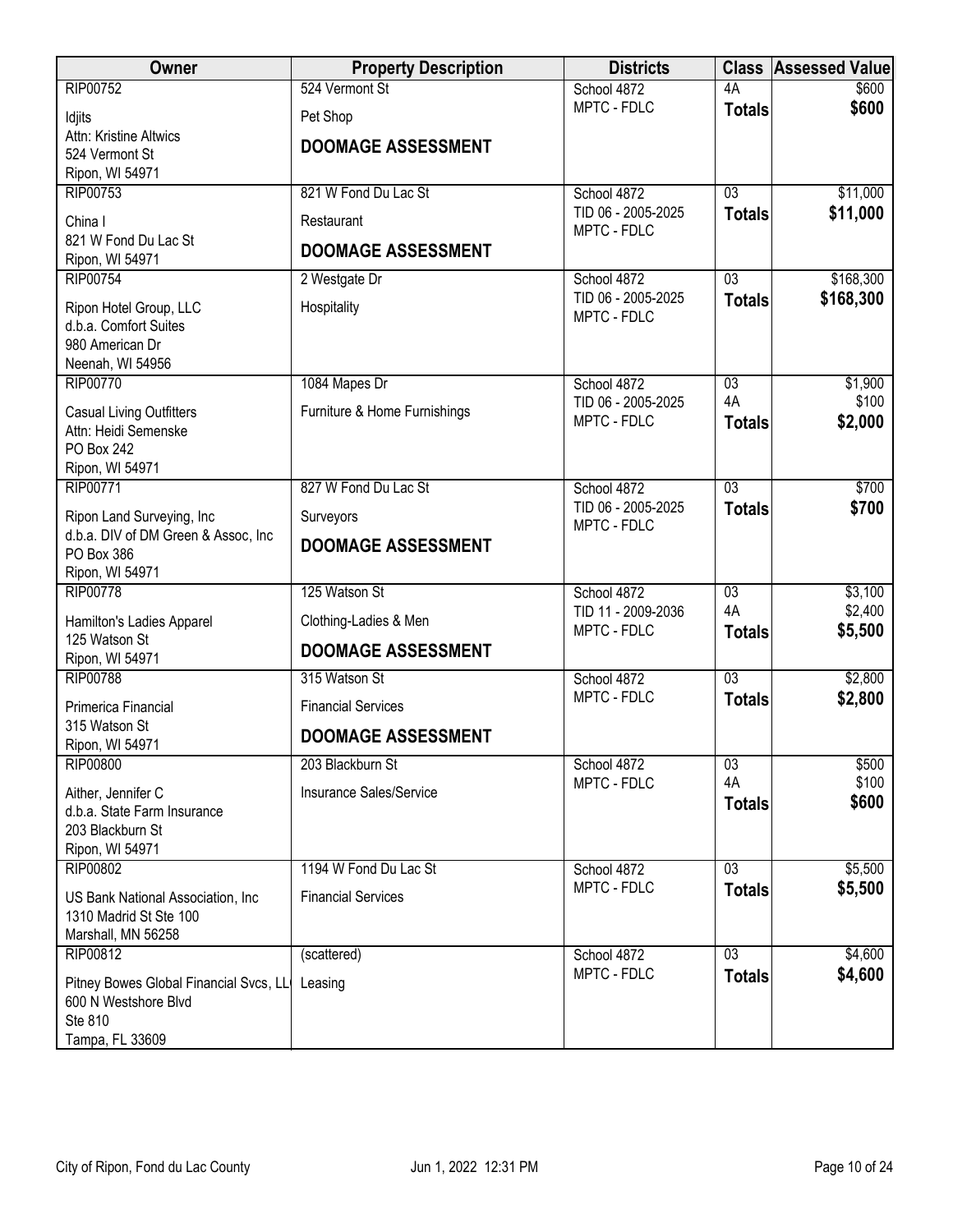| <b>Owner</b>                                       | <b>Property Description</b> | <b>Districts</b>                  | <b>Class</b>    | <b>Assessed Value</b> |
|----------------------------------------------------|-----------------------------|-----------------------------------|-----------------|-----------------------|
| <b>RIP00818</b>                                    | 219 Watson St               | School 4872                       | $\overline{03}$ | \$4,800               |
| Adeva, LLC                                         | Salon                       | TID 11 - 2009-2036<br>MPTC - FDLC | <b>Totals</b>   | \$4,800               |
| Attn: Ashley Mauch<br>621 Bowen St                 |                             |                                   |                 |                       |
| Oshkosh, WI 54901                                  |                             |                                   |                 |                       |
| <b>RIP00838</b>                                    | 510 Aspen St                | School 4872                       | $\overline{03}$ | \$3,700               |
| Ripon Electric, Inc                                | <b>Electric Services</b>    | MPTC - FDLC                       | 4A              | \$100<br>\$3,800      |
| Attn: Michael Walgenbach                           |                             |                                   | <b>Totals</b>   |                       |
| 510 Aspen St<br>Ripon, WI 54971                    |                             |                                   |                 |                       |
| <b>RIP00840</b>                                    | 242 Moraine Dr              | School 4872                       | 03              | \$100                 |
| American Messaging Services, LLC                   | Paging 517312               | TID 06 - 2005-2025                | <b>Totals</b>   | \$100                 |
| Attn: Ronnie Liggett                               |                             | MPTC - FDLC                       |                 |                       |
| PO Box 478<br>Colleyville, TX 76034                |                             |                                   |                 |                       |
| <b>RIP00844</b>                                    | 1069 W Fond Du Lac St       | School 4872                       | $\overline{03}$ | \$31,500              |
| <b>MDS Fitness</b>                                 | <b>Fitness</b>              | TID 06 - 2005-2025                | 4A              | \$1,000               |
| d.b.a. Anytime Fitness                             | <b>DOOMAGE ASSESSMENT</b>   | MPTC - FDLC                       | <b>Totals</b>   | \$32,500              |
| Attn: Mike Schmaltz                                |                             |                                   |                 |                       |
| 845 Market St<br>Oregon, WI 53575                  |                             |                                   |                 |                       |
| <b>RIP00852</b>                                    | 117 Watson St               | School 4872                       | 03              | \$2,400               |
| Grant Endeavors, LLC                               | General Merchandise         | TID 11 - 2009-2036                | 4A              | \$100                 |
| 117 Watson St                                      |                             | MPTC - FDLC                       | <b>Totals</b>   | \$2,500               |
| Ripon, WI 54971<br><b>RIP00861</b>                 | 1242 W Fond Du Lac St       | School 4872                       | $\overline{03}$ | \$700                 |
|                                                    | <b>Medical Services</b>     | MPTC - FDLC                       | 4A              | \$100                 |
| Aurora Medical Group (C239: Oshkosh<br>Ripon), Inc |                             |                                   | <b>Totals</b>   | \$800                 |
| 750 W Virginia St                                  |                             |                                   |                 |                       |
| PO Box 341880<br>Milwaukee, WI 53215-1880          |                             |                                   |                 |                       |
| <b>RIP00862</b>                                    | (scattered)                 | School 4872                       | $\overline{03}$ | \$13,500              |
| Grayhawk Leasing, LLC                              | Leasing                     | MPTC - FDLC                       | <b>Totals</b>   | \$13,500              |
| 1412 Main St Ste 1500                              |                             |                                   |                 |                       |
| Dallas, TX 75202<br><b>RIP00866</b>                | 433 Todd Pl                 |                                   | 03              | \$1,700               |
|                                                    |                             | School 4872<br>MPTC - FDLC        | <b>Totals</b>   | \$1,700               |
| Ripon Technology<br>Attn: Joseph Harvey            | Services                    |                                   |                 |                       |
| 433 Todd Pl                                        | <b>DOOMAGE ASSESSMENT</b>   |                                   |                 |                       |
| Ripon, WI 54971                                    |                             |                                   |                 |                       |
| <b>RIP00870</b>                                    | 11 W Fond Du Lac St         | School 4872<br>TID 11 - 2009-2036 | 03<br>4A        | \$2,400<br>\$100      |
| Cutting Edge Hair Salon<br>Attn: Cheryl Liptow     | Salon                       | MPTC - FDLC                       | <b>Totals</b>   | \$2,500               |
| 11 W Fond Du Lac St                                |                             |                                   |                 |                       |
| Ripon, WI 54971                                    |                             |                                   |                 |                       |
| RIP00873                                           | (scattered)                 | School 4872<br>MPTC - FDLC        | $\overline{03}$ | \$1,800<br>\$1,800    |
| Farmer Brothers Company                            | Wholesale                   |                                   | <b>Totals</b>   |                       |
| 1912 Farmers Brothers Dr<br>Northlake, TX 76262    |                             |                                   |                 |                       |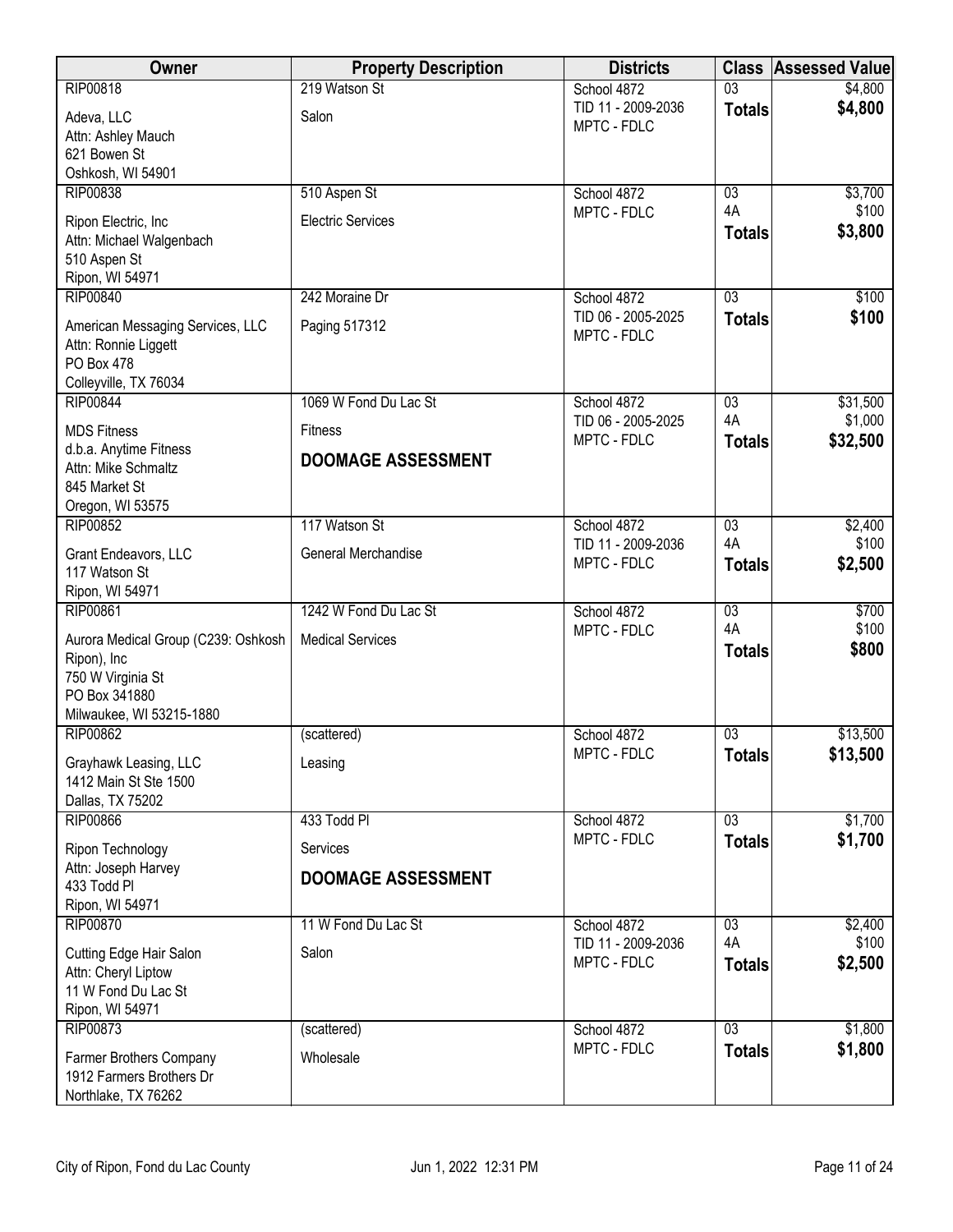| <b>Owner</b>                                       | <b>Property Description</b>  | <b>Districts</b>                  | <b>Class</b>        | <b>Assessed Value</b> |
|----------------------------------------------------|------------------------------|-----------------------------------|---------------------|-----------------------|
| <b>RIP00878</b>                                    | 1188 W Fond Du Lac St        | School 4872                       | $\overline{03}$     | \$17,000              |
| Horicon Bank                                       | <b>Financial Services</b>    | MPTC - FDLC                       | 4A                  | \$23,600<br>\$40,600  |
| Attn: Accounting                                   |                              |                                   | <b>Totals</b>       |                       |
| <b>PO Box 144</b>                                  |                              |                                   |                     |                       |
| Horicon, WI 53032<br><b>RIP00882</b>               | (scattered)                  | School 4872                       | $\overline{03}$     | \$3,700               |
|                                                    |                              | MPTC - FDLC                       | <b>Totals</b>       | \$3,700               |
| Quadient Leasing USA, Inc.<br>Attn: Tax Department | Services                     |                                   |                     |                       |
| 478 Wheelers Farms Rd                              |                              |                                   |                     |                       |
| Milford, CT 06461                                  |                              |                                   |                     |                       |
| <b>RIP00884</b>                                    | 1160 W Fond Du Lac St        | School 4872                       | 03                  | \$500                 |
| National Entertainment Network, LLC                | Vending                      | TID 06 - 2005-2025                | <b>Totals</b>       | \$500                 |
| 246 S Tayloy Ave Unit 200                          |                              | MPTC - FDLC                       |                     |                       |
| Louisville, CO 80027-3603                          |                              |                                   |                     |                       |
| <b>RIP00892</b>                                    | 1216 W Fond Du Lac St Unit B | School 4872<br>TID 06 - 2005-2025 | $\overline{03}$     | \$52,100              |
| Stellar Premier, LLC                               | <b>Bowling Centers</b>       | MPTC - FDLC                       | <b>Totals</b>       | \$52,100              |
| d.b.a. Plaza Bowl                                  |                              |                                   |                     |                       |
| 1216B W Fond Du Lac St<br>Ripon, WI 54971          |                              |                                   |                     |                       |
| <b>RIP00896</b>                                    | 1075 W Fond Du Lac St Unit B | School 4872                       | 03                  | \$6,300               |
| Drummond Communications, LLC                       | Retail                       | TID 06 - 2005-2025                | 4A                  | \$200                 |
| d.b.a. US Cellular                                 |                              | MPTC - FDLC                       | <b>Totals</b>       | \$6,500               |
| 1409 S Main St                                     |                              |                                   |                     |                       |
| Tulsa, OK 74119                                    |                              |                                   |                     |                       |
| <b>RIP00898</b>                                    | 560 W Fond Du Lac St         | School 4872                       | $\overline{03}$     | \$400                 |
| Feider, J. Eric                                    | Photography                  | MPTC - FDLC                       | 4A<br><b>Totals</b> | \$100<br>\$500        |
| Attn: Eric Feider                                  |                              |                                   |                     |                       |
| 560 W Fond Du Lac St<br>Ripon, WI 54971            |                              |                                   |                     |                       |
| <b>RIP00903</b>                                    | 1083 W Fond Du Lac St        | School 4872                       | $\overline{03}$     | \$1,400               |
|                                                    | <b>Financial Services</b>    | TID 06 - 2005-2025                | 4A                  | \$4,300               |
| Security Finance Corporation of<br>Wisconsin #1621 |                              | MPTC - FDLC                       | <b>Totals</b>       | \$5,700               |
| d.b.a. Security Finance Corporation of             |                              |                                   |                     |                       |
| Wisconsin                                          |                              |                                   |                     |                       |
| PO Box 811                                         |                              |                                   |                     |                       |
| Spartanburg, SC 29304<br><b>RIP00904</b>           | 1075 W Fond Du Lac St        | School 4872                       | $\overline{03}$     | \$2,300               |
|                                                    |                              | TID 06 - 2005-2025                | 4A                  | \$1,600               |
| Milestone Restaurants, LLC<br>d.b.a. Cousin Subs   | Restaurant                   | MPTC - FDLC                       | <b>Totals</b>       | \$3,900               |
| Attn: David Johnson                                |                              |                                   |                     |                       |
| 1075 W Fond Du Lac St                              |                              |                                   |                     |                       |
| Ripon, WI 54971                                    |                              |                                   |                     |                       |
| RIP00906                                           | 803 W Fond Du Lac St         | School 4872                       | 03<br>4A            | \$2,000<br>\$100      |
| <b>Blazer Audio Video</b>                          | Video and Security           | TID 06 - 2005-2025<br>MPTC - FDLC | <b>Totals</b>       | \$2,100               |
| PO Box 595                                         |                              |                                   |                     |                       |
| Ripon, WI 54971-0595<br><b>RIP00909</b>            | 640 E Oshkosh St             | School 4872                       | 03                  | \$100                 |
|                                                    |                              | MPTC - FDLC                       | 4A                  | \$100                 |
| Quality Prefinishing, Inc<br>Attn: Diane Heatly    | Woodworking                  |                                   | <b>Totals</b>       | \$200                 |
| 611 N Stanton St                                   |                              |                                   |                     |                       |
| Ripon, WI 54971                                    |                              |                                   |                     |                       |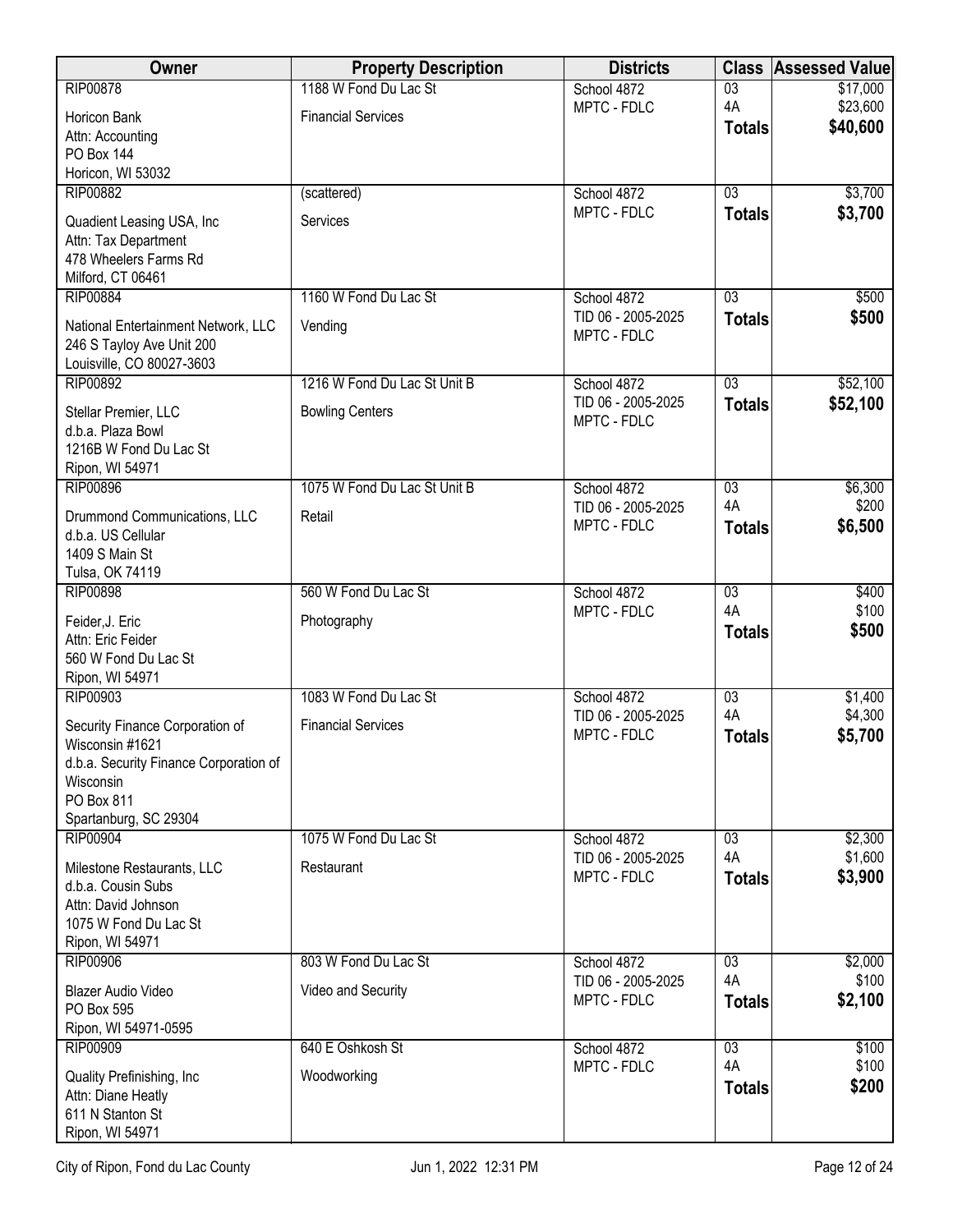| Owner                                        | <b>Property Description</b>    | <b>Districts</b>                  |                     | <b>Class Assessed Value</b> |
|----------------------------------------------|--------------------------------|-----------------------------------|---------------------|-----------------------------|
| RIP00919                                     | 1117 W Fond Du Lac St          | School 4872                       | $\overline{03}$     | \$14,400                    |
| O'Reilly Automotive Stores Inc #2427         | Auto Parts                     | TID 06 - 2005-2025<br>MPTC - FDLC | 4A                  | \$2,100<br>\$16,500         |
| Attn: Ryan, LLC                              |                                |                                   | <b>Totals</b>       |                             |
| PO Box 9167<br>Springfield, MO 65801-1967    |                                |                                   |                     |                             |
| <b>RIP00922</b>                              | 822 W Fond Du Lac St           | School 4872                       | 4A                  | \$900                       |
| GM - DI Leasing, LLC                         | Signs                          | MPTC - FDLC                       | <b>Totals</b>       | \$900                       |
| Attn: Ryan PTS Dept #851                     |                                |                                   |                     |                             |
| PO Box 460169                                |                                |                                   |                     |                             |
| Houston, TX 77056<br><b>RIP00925</b>         | 742 E Fond Du Lac St           | School 4872                       | $\overline{03}$     | \$11,400                    |
|                                              |                                | MPTC - FDLC                       | 4A                  | \$100                       |
| Thomas M Keuler, CPA<br>PO Box 551           | Accounting                     |                                   | <b>Totals</b>       | \$11,500                    |
| Ripon, WI 54971-0551                         |                                |                                   |                     |                             |
| <b>RIP00928</b>                              | 565 N Douglas St               | School 4872                       | $\overline{03}$     | \$7,900                     |
| Lamers Bus Lines, Inc                        | Transportation/Bus             | TID 09 - 2009-2029                | 4A                  | \$200                       |
| Attn: Kevin Lamers                           |                                | MPTC - FDLC                       | <b>Totals</b>       | \$8,100                     |
| 2407 S Point Rd                              |                                |                                   |                     |                             |
| Green Bay, WI 54313<br><b>RIP00936</b>       | 1219 W Fond Du Lac St          | School 4872                       | $\overline{03}$     | \$42,400                    |
| WWWP, LLC                                    | Hotels & Motels                | TID 06 - 2005-2025                | <b>Totals</b>       | \$42,400                    |
| 980 American Dr                              |                                | MPTC - FDLC                       |                     |                             |
| Neenah, WI 54956                             |                                |                                   |                     |                             |
| <b>RIP00939</b>                              | 1073 W Fond Du Lac St          | School 4872                       | $\overline{03}$     | \$9,600                     |
| AKA Wireless, Inc.                           | <b>Cellular Sales</b>          | TID 06 - 2005-2025<br>MPTC - FDLC | 4A<br><b>Totals</b> | \$17,600<br>\$27,200        |
| Attn: Marvin F Poer and Comp                 |                                |                                   |                     |                             |
| PO Box 802206<br>Dallas, TX 75380-2206       |                                |                                   |                     |                             |
| <b>RIP00941</b>                              | 526 E Fond Du Lac St           | School 4872                       | 4A                  | \$200                       |
| Integrity Lawn Service & Supply, Inc         | Landscape & Horticultural Svcs | MPTC - FDLC                       | <b>Totals</b>       | \$200                       |
| 526 E Fond Du Lac St<br>Ripon, WI 54971      | <b>DOOMAGE ASSESSMENT</b>      |                                   |                     |                             |
| RIP00943                                     | 646 W Fond Du Lac St           | School 4872                       | 4A                  | \$600                       |
| Bungalo, LLC                                 | Quilting & Yarn Retail         | MPTC - FDLC                       | <b>Totals</b>       | \$600                       |
| Attn: Judith Gauthier                        | <b>DOOMAGE ASSESSMENT</b>      |                                   |                     |                             |
| 646 W Fond Du Lac St<br>Ripon, WI 54971      |                                |                                   |                     |                             |
| <b>RIP00945</b>                              | 745 E Oshkosh St               | School 4872                       | 03                  | \$28,300                    |
| Prairie Place, LLC                           | Assisted Living                | TID 09 - 2009-2029                | 4A                  | \$2,000                     |
| Attn: Richard Gohlke                         |                                | MPTC - FDLC                       | <b>Totals</b>       | \$30,300                    |
| PO Box 120                                   |                                |                                   |                     |                             |
| Neshkoro, WI 54960<br>RIP00951               | 1203 W Fond Du Lac St          | School 4872                       | 4A                  | \$300                       |
|                                              |                                | TID 06 - 2005-2025                | <b>Totals</b>       | \$300                       |
| Redbox Automated Retail, LLC<br>PO Box 72210 | Video and Security             | MPTC - FDLC                       |                     |                             |
| Phoenix, WI 85050                            |                                |                                   |                     |                             |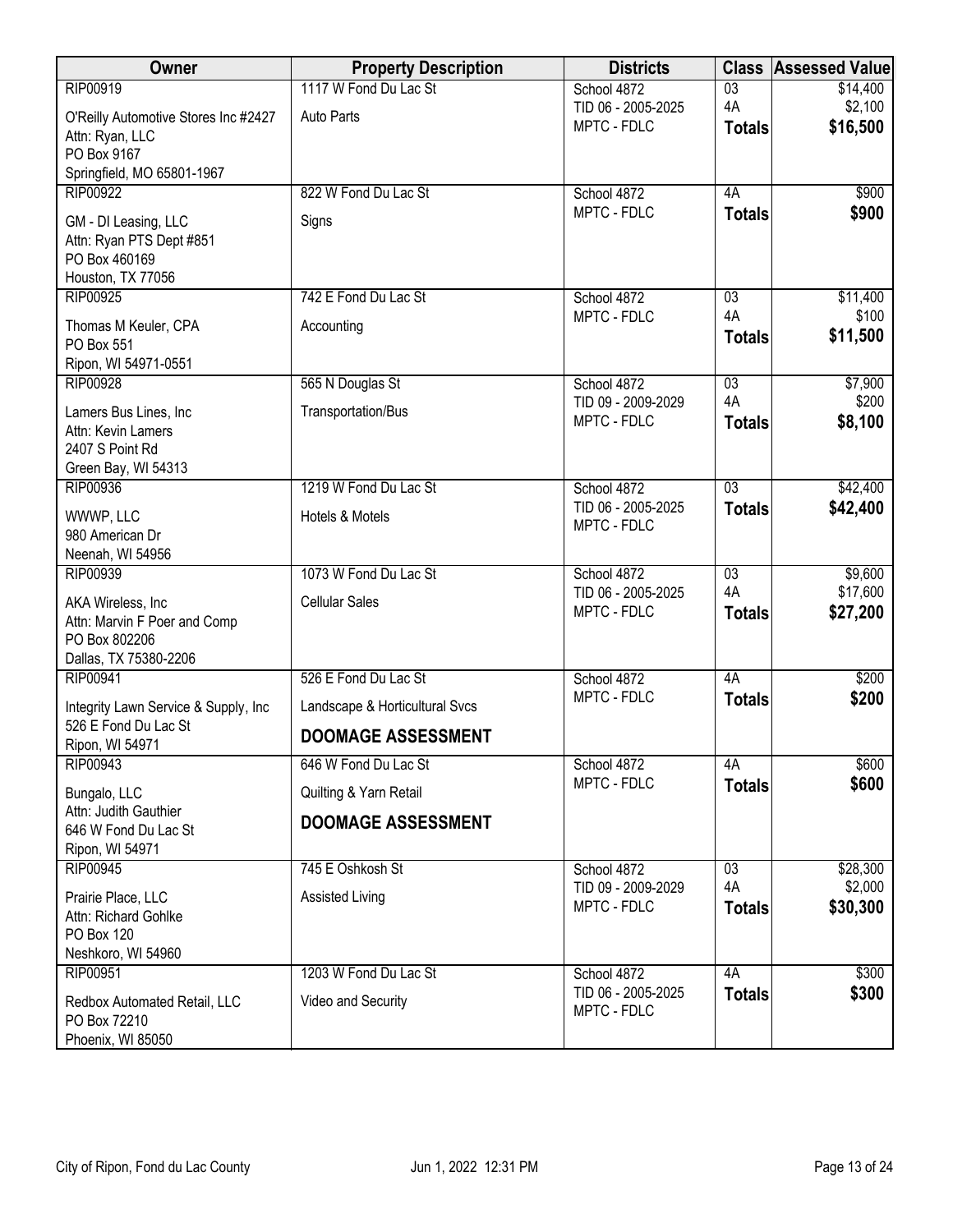| Owner                                                  | <b>Property Description</b>   | <b>Districts</b>                  | <b>Class</b>                     | <b>Assessed Value</b> |
|--------------------------------------------------------|-------------------------------|-----------------------------------|----------------------------------|-----------------------|
| <b>RIP00954</b>                                        | 600 E Oshkosh St              | School 4872                       | $\overline{03}$                  | \$400                 |
| Graphic Sign & Letter Co, Inc                          | Signs                         | TID 04 - 1994-2021<br>closed      | 4A<br><b>Totals</b>              | \$200<br>\$600        |
| Attn: Daniel Kelm                                      |                               | MPTC - FDLC                       |                                  |                       |
| PO Box 64<br>Ripon, WI 54971                           |                               |                                   |                                  |                       |
| <b>RIP00956</b>                                        | 124 Jefferson St              | School 4872                       | 03                               | \$12,800              |
| Heritage Animal Health, Inc                            | <b>Veterinary Services</b>    | MPTC - FDLC                       | 4A                               | \$5,200               |
| 450 E Deere St                                         | <b>DOOMAGE ASSESSMENT</b>     |                                   | <b>Totals</b>                    | \$18,000              |
| West Point, NE 68788                                   |                               |                                   |                                  |                       |
| RIP00963                                               | 211 Watson St                 | School 4872<br>TID 11 - 2009-2036 | $\overline{03}$<br>4A            | \$1,700<br>\$3,600    |
| Robida, Terry & Michelle<br>d.b.a. Watson Tea & Treats | Retail                        | MPTC - FDLC                       | <b>Totals</b>                    | \$5,300               |
| 211 Watson St                                          | <b>DOOMAGE ASSESSMENT</b>     |                                   |                                  |                       |
| Ripon, WI 54971-1514                                   |                               |                                   |                                  |                       |
| <b>RIP00967</b>                                        | 707 W Fond Du Lac St          | School 4872                       | $\overline{03}$                  | \$300                 |
| Modern Motorsports, LLC                                | <b>Recreation Repair Shop</b> | MPTC - FDLC                       | <b>Totals</b>                    | \$300                 |
| 707 W Fond Du Lac St<br>Ripon, WI 54971                | <b>DOOMAGE ASSESSMENT</b>     |                                   |                                  |                       |
| <b>RIP00968</b>                                        | (scattered)                   | School 4872                       | $\overline{03}$                  | \$9,800               |
| Smucker Foodservice, Inc                               | Retail                        | MPTC - FDLC                       | <b>Totals</b>                    | \$9,800               |
| PO Box 3576                                            |                               |                                   |                                  |                       |
| Chicago, IL 60654                                      |                               |                                   |                                  |                       |
| <b>RIP00969</b>                                        | (scattered)                   | School 4872<br>MPTC - FDLC        | $\overline{03}$<br><b>Totals</b> | \$2,400<br>\$2,400    |
| ADT, LLC                                               | <b>Security Services</b>      |                                   |                                  |                       |
| Attn: Tax Dept.<br>PO Box 54767                        |                               |                                   |                                  |                       |
| Lexington, KY 40555                                    |                               |                                   |                                  |                       |
| <b>RIP00980</b>                                        | 1295 W Fond Du Lac St         | School 4872                       | $\overline{03}$                  | \$2,700               |
| GreatAmerica Financial Services Corp                   | Leasing                       | TID 06 - 2005-2025<br>MPTC - FDLC | <b>Totals</b>                    | \$2,700               |
| 625 First St SE #800                                   |                               |                                   |                                  |                       |
| Cedar Rapids, IA 52401-0007<br><b>RIP00986</b>         | (scattered)                   | School 4872                       | $\overline{03}$                  | \$2,500               |
|                                                        |                               | MPTC - FDLC                       | <b>Totals</b>                    | \$2,500               |
| Wabasha Leasing, LLC<br>PO Box 80615                   | Leasing                       |                                   |                                  |                       |
| Indianapolis, IN 80615                                 | <b>DOOMAGE ASSESSMENT</b>     |                                   |                                  |                       |
| <b>RIP00992</b>                                        | 11 Blackburn St               | School 4872                       | $\overline{03}$                  | \$2,900               |
| Wells Fargo Vendor Financial Services,<br>LLC          | Leasing                       | MPTC - FDLC                       | <b>Totals</b>                    | \$2,900               |
| PO Box 36200                                           |                               |                                   |                                  |                       |
| Billings, MT 59107-6200                                |                               |                                   |                                  |                       |
| <b>RIP00996</b>                                        | 333 Blackburn St              | School 4872                       | $\overline{03}$                  | \$44,800              |
| BMO Harris Bank NA (#10), Inc                          | <b>Financial Services</b>     | MPTC - FDLC                       | <b>Totals</b>                    | \$44,800              |
| 111 W Monroe St 5C                                     |                               |                                   |                                  |                       |
| Chicago, IL 60603<br><b>RIP01004</b>                   | 1081 W Fond Du Lac St Unit B  | School 4872                       | $\overline{03}$                  | \$31,000              |
| Weber Eye Care, Inc                                    | Optometry                     | TID 06 - 2005-2025                | 4A                               | \$25,500              |
| 1081 W Fond Du Lac St Unit B                           |                               | MPTC - FDLC                       | <b>Totals</b>                    | \$56,500              |
| Ripon, WI 54971                                        | <b>DOOMAGE ASSESSMENT</b>     |                                   |                                  |                       |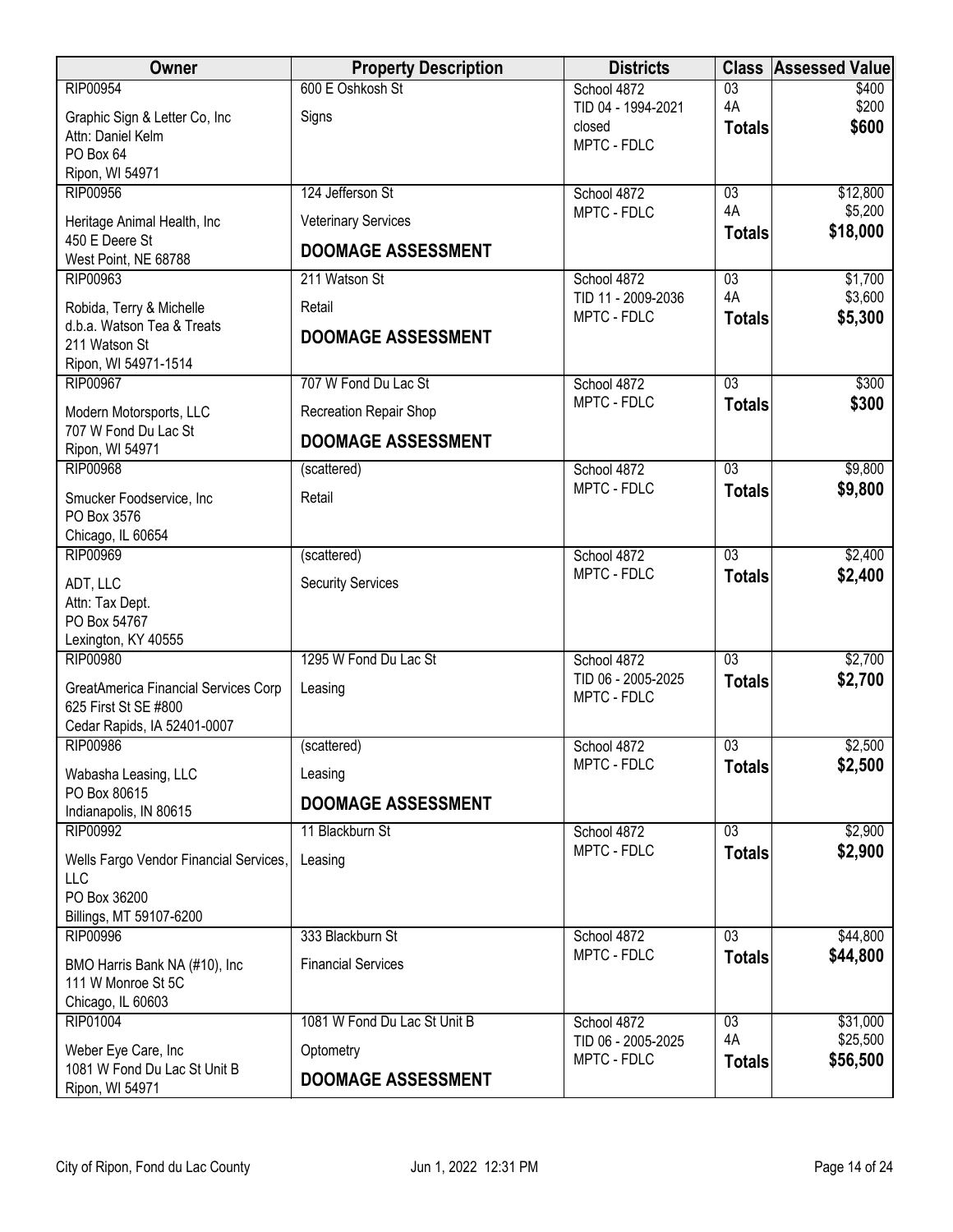| Owner                                                                                               | <b>Property Description</b> | <b>Districts</b>                            | <b>Class</b>        | <b>Assessed Value</b> |
|-----------------------------------------------------------------------------------------------------|-----------------------------|---------------------------------------------|---------------------|-----------------------|
| RIP01005                                                                                            | 50 Wolverton Ave            | School 4872                                 | $\overline{03}$     | \$103,500             |
| Whispering Pines Nursing and Rhab,<br>LLC                                                           | Senior Living               | MPTC - FDLC                                 | <b>Totals</b>       | \$103,500             |
| 8170 McCormick Blvd                                                                                 | <b>DOOMAGE ASSESSMENT</b>   |                                             |                     |                       |
| Skokie, IL 60076-2961                                                                               |                             |                                             |                     |                       |
| <b>RIP01006</b>                                                                                     | 620 E Fond Du Lac St        | School 4872                                 | 03                  | \$300                 |
| US Bank National Association, Inc<br>1310 Madrid St Ste 100<br>Marshall, MN 56258                   | <b>Financial Services</b>   | MPTC - FDLC                                 | <b>Totals</b>       | \$300                 |
| RIP01009                                                                                            | 1188 W Fond Du Lac St       | School 4872                                 | 03                  | \$10,000              |
| US Bank National Association, Inc<br>1310 Madrid St Ste 100<br>Marshall, MN 56258                   | <b>Financial Services</b>   | MPTC - FDLC                                 | <b>Totals</b>       | \$10,000              |
| RIP01015                                                                                            | 1242 W Fond Du Lac St       | School 4872                                 | $\overline{03}$     | \$1,300               |
| CIT Finance, LLC<br>Attn: Ryan LLC Property Tax<br>Compliance<br>PO Box 460790<br>Houston, TX 77059 | Leasing                     | MPTC - FDLC                                 | <b>Totals</b>       | \$1,300               |
| RIP01018                                                                                            | 119 Watson St               | School 4872                                 | $\overline{03}$     | \$6,600               |
| JCD Ripon Properties, LLC<br>PO Box 306<br>Ripon, WI 54971                                          | <b>Restaurant Landlord</b>  | TID 11 - 2009-2036<br>MPTC - FDLC           | <b>Totals</b>       | \$6,600               |
| RIP01019                                                                                            | 1112 N Douglas St           | School 4872                                 | $\overline{03}$     | \$7,600               |
| North Central Door Supply, Inc.<br>Attn: Melissa Busse<br>1112 Douglas St<br>Ripon, WI 54971        | Sales & Service             | TID 04 - 1994-2021<br>closed<br>MPTC - FDLC | <b>Totals</b>       | \$7,600               |
| RIP01021                                                                                            | 1479 Pleasant St            | School 4872                                 | $\overline{03}$     | \$50,300              |
| Kenwood Senior Living, LLC<br>420 S Koeller St<br>Ste 230<br>Oshkosh, WI 54902                      | Senior Living               | TID 07 - 2007-2027<br>MPTC - FDLC           | 4A<br><b>Totals</b> | \$300<br>\$50,600     |
| RIP01023                                                                                            | 1036 W Fond Du Lac St       | School 4872                                 | 03                  | \$20,500              |
| Homan Ford, Inc<br>1036 W Fond Du Lac St<br>Ripon, WI 54971-9286                                    | <b>Auto Sales</b>           | TID 06 - 2005-2025<br>MPTC - FDLC           | 4A<br><b>Totals</b> | \$4,200<br>\$24,700   |
| RIP01025                                                                                            | (scattered)                 | School 4872                                 | 03                  | \$1,900               |
| American Greetings Corp<br>Attn: Tax Dept<br>1 American Blvd<br>Cleveland, OH 44145                 | Wholesale                   | MPTC - FDLC                                 | <b>Totals</b>       | \$1,900               |
| RIP01027                                                                                            | 789 W Fond Du Lac St        | School 4872                                 | $\overline{03}$     | \$400                 |
| Hoeft Accountants, LLC<br>Attn: Todd B Hoeft<br>PO Box 254<br>Ripon, WI 54971                       | Accounting                  | TID 06 - 2005-2025<br>MPTC - FDLC           | 4A<br><b>Totals</b> | \$100<br>\$500        |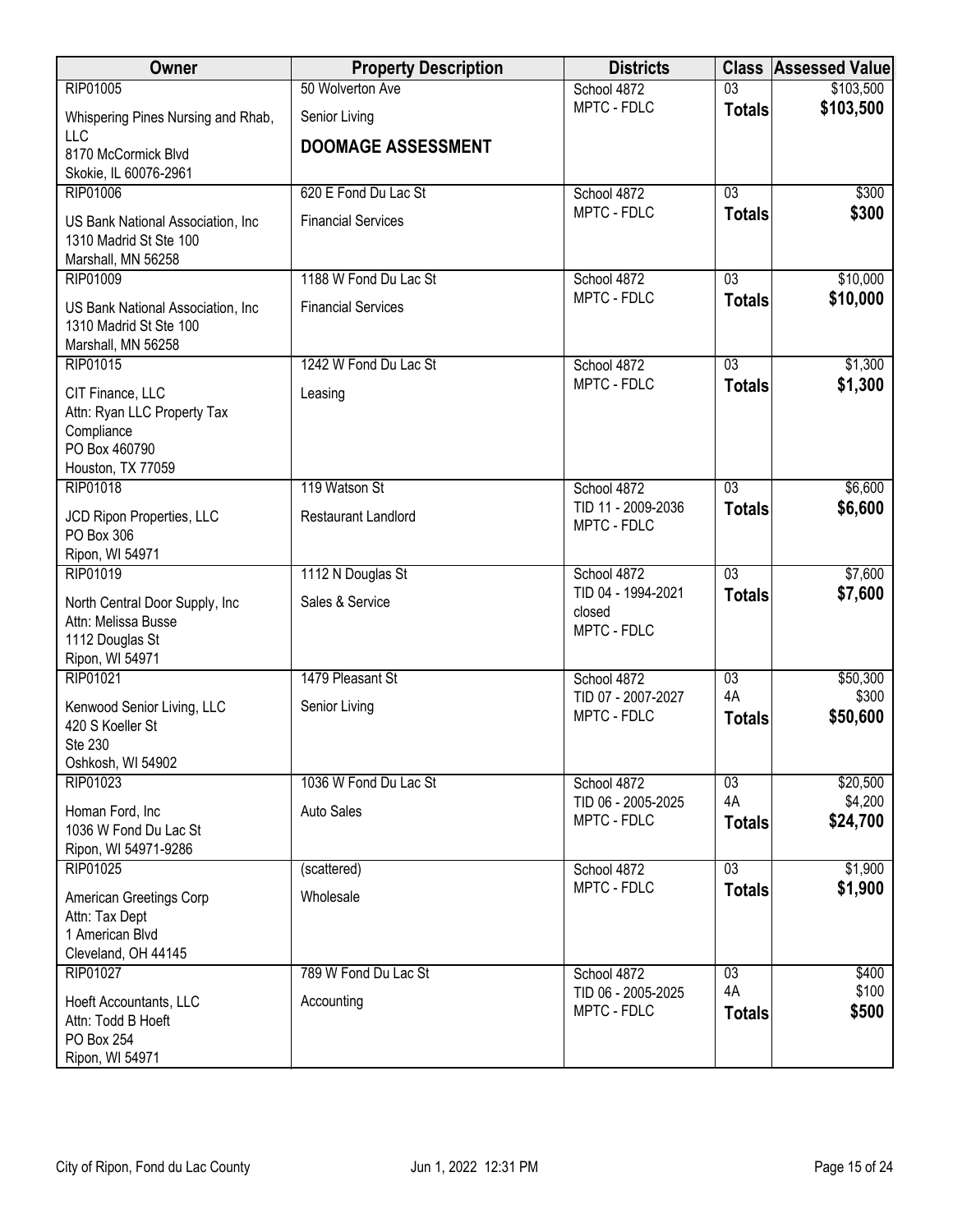| RIP01028<br>$\overline{03}$<br>\$800<br>(scattered)<br>School 4872<br>MPTC - FDLC<br>\$800<br><b>Totals</b><br>The American Bottling Company<br>Beverage<br>PO Box 1925<br>Frisco, TX 75034<br>RIP01029<br>175 N Douglas St<br>School 4872<br>\$6,800<br>$\overline{03}$<br>4A<br>\$400<br>MPTC - FDLC<br><b>Funeral Services &amp; Crematories</b><br>Divine Passage, LLC<br>\$7,200<br><b>Totals</b><br>Attn: Kristy Sadlon<br>175 N Douglas St<br>Ripon, WI 54971<br><b>RIP01037</b><br>311 Watson St<br>03<br>\$1,600<br>School 4872<br>MPTC - FDLC<br>\$1,600<br><b>Totals</b><br>Home Decor<br>Fiddler Creek, LLC<br>Attn: Audra Zande<br><b>DOOMAGE ASSESSMENT</b><br>311 Watson St<br>Ripon, WI 54971 |
|---------------------------------------------------------------------------------------------------------------------------------------------------------------------------------------------------------------------------------------------------------------------------------------------------------------------------------------------------------------------------------------------------------------------------------------------------------------------------------------------------------------------------------------------------------------------------------------------------------------------------------------------------------------------------------------------------------------|
|                                                                                                                                                                                                                                                                                                                                                                                                                                                                                                                                                                                                                                                                                                               |
|                                                                                                                                                                                                                                                                                                                                                                                                                                                                                                                                                                                                                                                                                                               |
|                                                                                                                                                                                                                                                                                                                                                                                                                                                                                                                                                                                                                                                                                                               |
|                                                                                                                                                                                                                                                                                                                                                                                                                                                                                                                                                                                                                                                                                                               |
|                                                                                                                                                                                                                                                                                                                                                                                                                                                                                                                                                                                                                                                                                                               |
|                                                                                                                                                                                                                                                                                                                                                                                                                                                                                                                                                                                                                                                                                                               |
|                                                                                                                                                                                                                                                                                                                                                                                                                                                                                                                                                                                                                                                                                                               |
|                                                                                                                                                                                                                                                                                                                                                                                                                                                                                                                                                                                                                                                                                                               |
|                                                                                                                                                                                                                                                                                                                                                                                                                                                                                                                                                                                                                                                                                                               |
|                                                                                                                                                                                                                                                                                                                                                                                                                                                                                                                                                                                                                                                                                                               |
|                                                                                                                                                                                                                                                                                                                                                                                                                                                                                                                                                                                                                                                                                                               |
|                                                                                                                                                                                                                                                                                                                                                                                                                                                                                                                                                                                                                                                                                                               |
|                                                                                                                                                                                                                                                                                                                                                                                                                                                                                                                                                                                                                                                                                                               |
|                                                                                                                                                                                                                                                                                                                                                                                                                                                                                                                                                                                                                                                                                                               |
| RIP01038<br>204 Watson St<br>School 4872<br>$\overline{03}$<br>\$1,600                                                                                                                                                                                                                                                                                                                                                                                                                                                                                                                                                                                                                                        |
| \$1,600<br>MPTC - FDLC<br><b>Totals</b><br><b>Moments to Memories</b><br>Photography                                                                                                                                                                                                                                                                                                                                                                                                                                                                                                                                                                                                                          |
| Attn: Kerry Quade<br><b>DOOMAGE ASSESSMENT</b>                                                                                                                                                                                                                                                                                                                                                                                                                                                                                                                                                                                                                                                                |
| 204 Watson St                                                                                                                                                                                                                                                                                                                                                                                                                                                                                                                                                                                                                                                                                                 |
| Ripon, WI 54971                                                                                                                                                                                                                                                                                                                                                                                                                                                                                                                                                                                                                                                                                               |
| RIP01039<br>320 Watson St<br>$\overline{03}$<br>\$200<br>School 4872                                                                                                                                                                                                                                                                                                                                                                                                                                                                                                                                                                                                                                          |
| MPTC - FDLC<br>\$200<br><b>Totals</b><br>Sales & Service<br>Hunt Technology, LLC                                                                                                                                                                                                                                                                                                                                                                                                                                                                                                                                                                                                                              |
| 320 Watson St                                                                                                                                                                                                                                                                                                                                                                                                                                                                                                                                                                                                                                                                                                 |
| Ripon, WI 54971                                                                                                                                                                                                                                                                                                                                                                                                                                                                                                                                                                                                                                                                                               |
| 101 Eureka St<br>$\overline{03}$<br>\$500<br>RIP01040<br>School 4872                                                                                                                                                                                                                                                                                                                                                                                                                                                                                                                                                                                                                                          |
| MPTC - FDLC<br>\$500<br><b>Totals</b><br><b>Financial Services</b><br>US Bank National Association, Inc                                                                                                                                                                                                                                                                                                                                                                                                                                                                                                                                                                                                       |
| 1310 Madrid St Ste 100                                                                                                                                                                                                                                                                                                                                                                                                                                                                                                                                                                                                                                                                                        |
| Marshall, MN 56258                                                                                                                                                                                                                                                                                                                                                                                                                                                                                                                                                                                                                                                                                            |
| 103 Watson St<br>RIP01042<br>School 4872<br>03<br>\$600                                                                                                                                                                                                                                                                                                                                                                                                                                                                                                                                                                                                                                                       |
| TID 11 - 2009-2036<br>\$600<br><b>Totals</b><br>Digital Cinema Distribution Coalition, LL<br>Movie Theater Equipment                                                                                                                                                                                                                                                                                                                                                                                                                                                                                                                                                                                          |
| MPTC - FDLC<br>1840 Century Park E Ste 550                                                                                                                                                                                                                                                                                                                                                                                                                                                                                                                                                                                                                                                                    |
| Los Angeles, CA 90067                                                                                                                                                                                                                                                                                                                                                                                                                                                                                                                                                                                                                                                                                         |
| RIP01053<br>\$2,200<br>835 Parkside St<br>$\overline{03}$<br>School 4872                                                                                                                                                                                                                                                                                                                                                                                                                                                                                                                                                                                                                                      |
| TID 10 - 2009-2029<br>\$2,200<br><b>Totals</b><br>Agnesian HealthCare, Inc/Ripon Medica Wellness Center                                                                                                                                                                                                                                                                                                                                                                                                                                                                                                                                                                                                       |
| MPTC - FDLC<br>Center                                                                                                                                                                                                                                                                                                                                                                                                                                                                                                                                                                                                                                                                                         |
| d.b.a. Wellness Center                                                                                                                                                                                                                                                                                                                                                                                                                                                                                                                                                                                                                                                                                        |
| 430 E Division St                                                                                                                                                                                                                                                                                                                                                                                                                                                                                                                                                                                                                                                                                             |
| Fond Du Lac, WI 54935                                                                                                                                                                                                                                                                                                                                                                                                                                                                                                                                                                                                                                                                                         |
| 835 Parkside St<br>RIP01059<br>School 4872<br>\$111,200<br>03                                                                                                                                                                                                                                                                                                                                                                                                                                                                                                                                                                                                                                                 |
| 4A<br>\$1,000<br>TID 10 - 2009-2029<br>Medical Office Bldg<br>Agnesian HealthCare, Inc/Ripon Medica                                                                                                                                                                                                                                                                                                                                                                                                                                                                                                                                                                                                           |
| MPTC - FDLC<br>\$112,200<br><b>Totals</b><br>Center                                                                                                                                                                                                                                                                                                                                                                                                                                                                                                                                                                                                                                                           |
| d.b.a. Medical Office Building                                                                                                                                                                                                                                                                                                                                                                                                                                                                                                                                                                                                                                                                                |
| 430 E Division St                                                                                                                                                                                                                                                                                                                                                                                                                                                                                                                                                                                                                                                                                             |
| Fond Du Lac, WI 54935                                                                                                                                                                                                                                                                                                                                                                                                                                                                                                                                                                                                                                                                                         |
| <b>RIP01060</b><br>221 Watson St<br>$\overline{03}$<br>School 4872<br>\$24,000                                                                                                                                                                                                                                                                                                                                                                                                                                                                                                                                                                                                                                |
| \$24,000<br>TID 11 - 2009-2036<br><b>Totals</b><br>Bar & Restaurant<br>Knuth Brewing Co, LLC<br>MPTC - FDLC                                                                                                                                                                                                                                                                                                                                                                                                                                                                                                                                                                                                   |
| 622 S Grove St<br><b>DOOMAGE ASSESSMENT</b><br>Ripon, WI 54971                                                                                                                                                                                                                                                                                                                                                                                                                                                                                                                                                                                                                                                |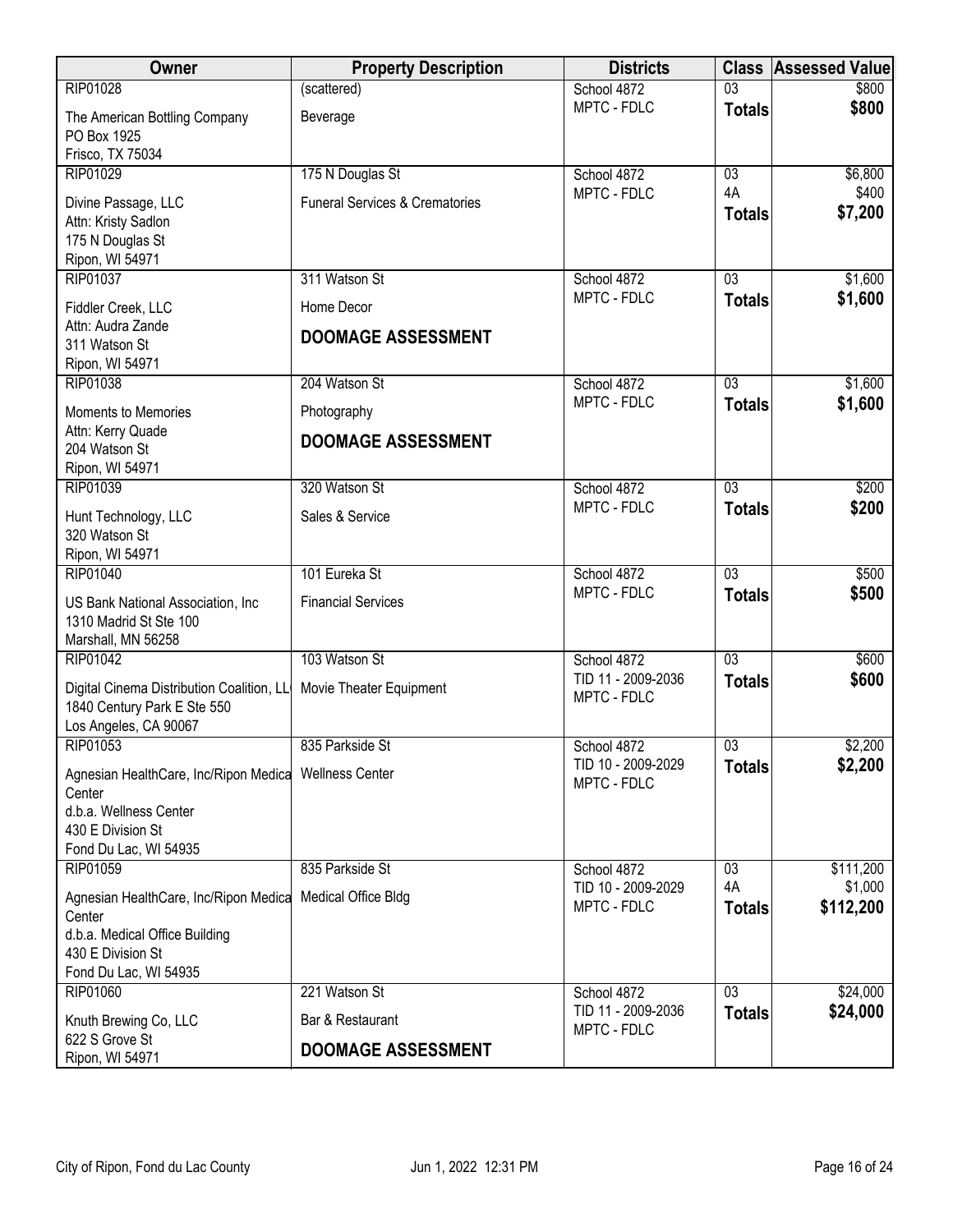| Owner                                                        | <b>Property Description</b>   | <b>Districts</b>                  | <b>Class</b>                     | <b>Assessed Value</b> |
|--------------------------------------------------------------|-------------------------------|-----------------------------------|----------------------------------|-----------------------|
| RIP01064                                                     | 1100 W Fond Du Lac St         | School 4872                       | $\overline{03}$                  | \$6,300               |
| Mr & Mrs P's, LLC                                            | Restaurant                    | TID 06 - 2005-2025<br>MPTC - FDLC | 4A<br><b>Totals</b>              | \$2,200<br>\$8,500    |
| 1100 W Fond Du Lac St                                        |                               |                                   |                                  |                       |
| Ripon, WI 54971<br>RIP01065                                  | 402 Eureka St                 | School 4872                       | $\overline{03}$                  | \$7,300               |
| Advanced Physical Therapy & Sports                           | <b>Physical Therapy</b>       | MPTC - FDLC                       | <b>Totals</b>                    | \$7,300               |
| Medicine SC, Inc                                             |                               |                                   |                                  |                       |
| 2105 E Enterprise Ave Ste 113                                |                               |                                   |                                  |                       |
| Appleton, WI 54913                                           | 218 Watson St                 |                                   |                                  |                       |
| RIP01066                                                     |                               | School 4872<br>MPTC - FDLC        | $\overline{03}$<br>4A            | \$100<br>\$800        |
| Dig Garden Store & More, LLC<br>218 Watson St                | Retail                        |                                   | <b>Totals</b>                    | \$900                 |
| Ripon, WI 54971                                              | <b>DOOMAGE ASSESSMENT</b>     |                                   |                                  |                       |
| <b>RIP01067</b>                                              | (scattered)                   | School 4872                       | $\overline{03}$                  | \$14,200              |
| Grayhawk Leasing, LLC                                        | Fountain Equipment/Coolers    | TID 06 - 2005-2025<br>MPTC - FDLC | <b>Totals</b>                    | \$14,200              |
| 1412 Main St                                                 |                               |                                   |                                  |                       |
| Ste 1500<br>Dallas, TX 75202                                 |                               |                                   |                                  |                       |
| RIP01068                                                     | (scattered)                   | School 4872                       | $\overline{03}$                  | \$2,500               |
| Grayhawk Leasing, LLC                                        | Leasing                       | TID 11 - 2009-2036                | <b>Totals</b>                    | \$2,500               |
| 1412 Main St Ste 1500                                        |                               | MPTC - FDLC                       |                                  |                       |
| Dallas, TX 75202                                             |                               |                                   |                                  |                       |
| RIP01072                                                     | 113 Watson St                 | School 4872<br>TID 11 - 2009-2036 | $\overline{03}$<br><b>Totals</b> | \$7,400<br>\$7,400    |
| GreatAmerica Financial Services Corp<br>625 First St SE #800 | Leasing                       | MPTC - FDLC                       |                                  |                       |
| Cedar Rapids, IA 52401-0007                                  |                               |                                   |                                  |                       |
| RIP01074                                                     | 404 Eureka St Unit 1          | School 4872                       | $\overline{03}$                  | \$3,000               |
| De Lage Laden Financial Services, Inc                        | Leasing                       | MPTC - FDLC                       | <b>Totals</b>                    | \$3,000               |
| 111 Old Eagle School Rd                                      |                               |                                   |                                  |                       |
| Wayne, PA 19087<br>RIP01085                                  | 201 E Fond Du Lac St Unit 130 | School 4872                       | 03                               | \$3,300               |
|                                                              |                               | MPTC - FDLC                       | <b>Totals</b>                    | \$3,300               |
| US Bank National Association, Inc<br>1310 Madrid St Ste 100  | <b>Financial Services</b>     |                                   |                                  |                       |
| Marshall, MN 56258                                           |                               |                                   |                                  |                       |
| RIP01086                                                     | 1085 W Fond Du Lac St         | School 4872                       | $\overline{03}$                  | \$3,000               |
| Wells Fargo Financial Leasing, Inc                           | Leasing                       | TID 06 - 2005-2025<br>MPTC - FDLC | <b>Totals</b>                    | \$3,000               |
| Attn: Prop Tax Compliance                                    |                               |                                   |                                  |                       |
| PO Box 36200<br>Billings, MT 59107-6200                      |                               |                                   |                                  |                       |
| <b>RIP01088</b>                                              | 233 Watson St                 | School 4872                       | 03                               | \$1,900               |
| Lotus Root Yoga, LLC                                         | <b>Fitness</b>                | TID 11 - 2009-2036                | 4A                               | \$200                 |
| 233 Watson St                                                |                               | MPTC - FDLC                       | <b>Totals</b>                    | \$2,100               |
| Ripon, WI 54971<br>RIP01091                                  | 1098 W Fond Du Lac St         | School 4872                       | $\overline{03}$                  | \$2,500               |
|                                                              |                               | TID 06 - 2005-2025                | 4A                               | \$9,200               |
| Edward D Jones & Co, LP<br>d.b.a. #99329                     | Investments                   | MPTC - FDLC                       | <b>Totals</b>                    | \$11,700              |
| PO Box 66528                                                 |                               |                                   |                                  |                       |
| St Louis, MO 63166-6528                                      |                               |                                   |                                  |                       |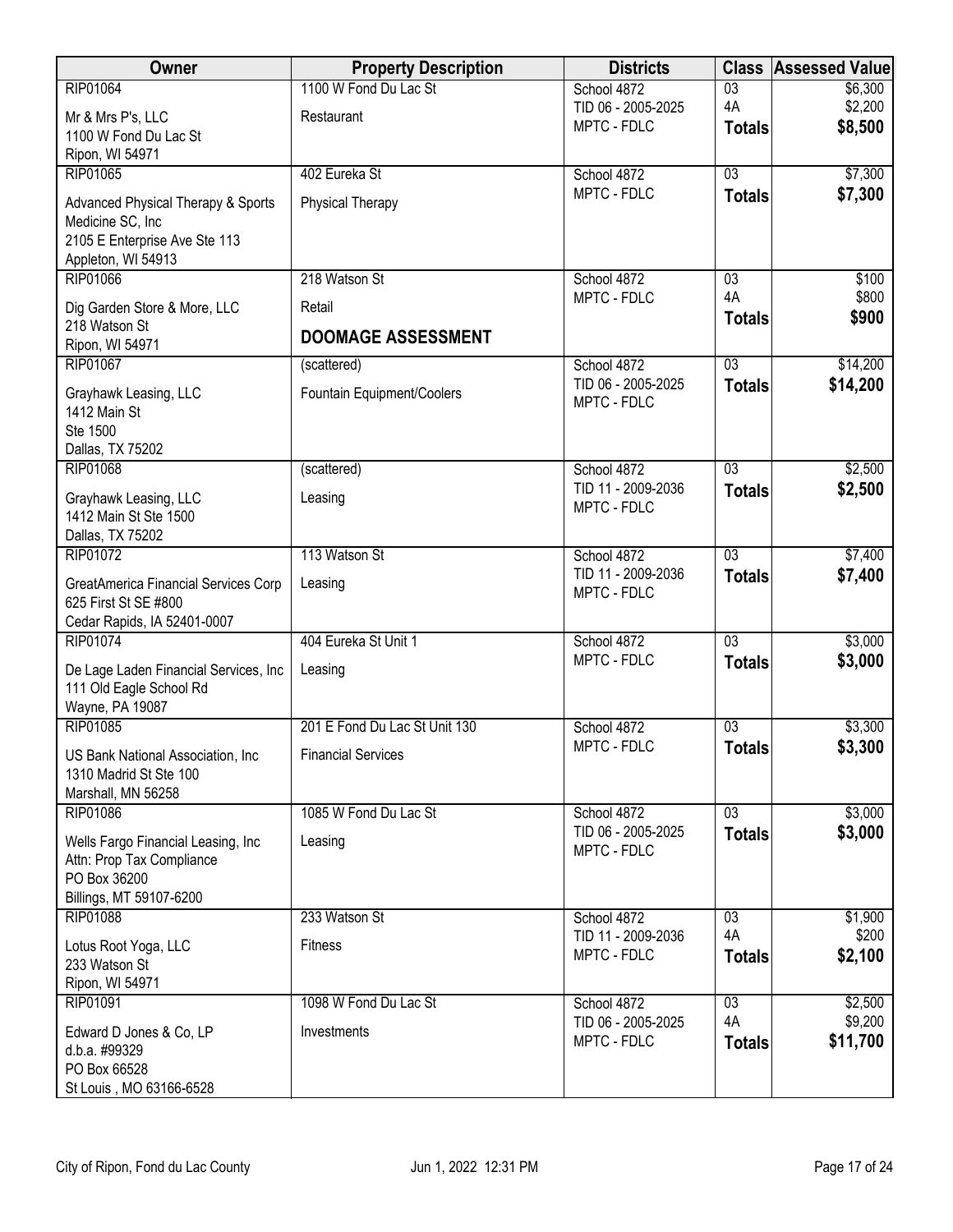| Owner                                                           | <b>Property Description</b> | <b>Districts</b>   | <b>Class</b>          | <b>Assessed Value</b> |
|-----------------------------------------------------------------|-----------------------------|--------------------|-----------------------|-----------------------|
| RIP01092                                                        | 114 E Blossom St            | School 4872        | $\overline{03}$       | \$600                 |
| Blue Design Co, LLC                                             | Printing                    | MPTC - FDLC        | 4A                    | \$6,900<br>\$7,500    |
| 114 E Blosssom St                                               | <b>DOOMAGE ASSESSMENT</b>   |                    | <b>Totals</b>         |                       |
| Ripon, WI 54971-1507<br><b>RIP01094</b>                         | 305 Watson St               | School 4872        | $\overline{03}$       | \$2,300               |
|                                                                 |                             | TID 11 - 2009-2036 | <b>Totals</b>         | \$2,300               |
| American Alchemy, LLC<br>Attn: Adrienne Rank                    | Retail                      | MPTC - FDLC        |                       |                       |
| 305 Watson St                                                   | <b>DOOMAGE ASSESSMENT</b>   |                    |                       |                       |
| Ripon, WI 54971                                                 |                             |                    |                       |                       |
| RIP01097                                                        | 708 W Fond Du Lac St        | School 4872        | $\overline{03}$       | \$77,700              |
| BAQQ, LLC                                                       | Restaurant                  | MPTC - FDLC        | <b>Totals</b>         | \$77,700              |
| d.b.a. Ripon Family Resturant                                   |                             |                    |                       |                       |
| 708 W Fond Du Lac St<br>Ripon, WI 54971                         |                             |                    |                       |                       |
| RIP01098                                                        | 1129 W Fond Du Lac St       | School 4872        | 03                    | \$12,800              |
| Animal House Feed Co, LLC                                       | Retail                      | TID 06 - 2005-2025 | 4A                    | \$8,700               |
| PO Box 467                                                      |                             | MPTC - FDLC        | <b>Totals</b>         | \$21,500              |
| Ripon, WI 54971                                                 | <b>DOOMAGE ASSESSMENT</b>   |                    |                       |                       |
| RIP01099                                                        | 333 Watson St               | School 4872        | $\overline{03}$<br>4A | \$11,300              |
| J's BBQ                                                         | Restaurant                  | MPTC - FDLC        | <b>Totals</b>         | \$39,700<br>\$51,000  |
| 333 Watson St                                                   |                             |                    |                       |                       |
| Ripon, WI 54971<br>RIP01102                                     | 926 S Grove St              | School 4872        | $\overline{03}$       | \$5,400               |
|                                                                 |                             | MPTC - FDLC        | 4A                    | \$7,000               |
| Bright Orthodontics, Inc.<br>1850 W Pointe Dr                   | Dentistry                   |                    | <b>Totals</b>         | \$12,400              |
| Oshkosh, WI 54902                                               |                             |                    |                       |                       |
| RIP01105                                                        | (scattered)                 | School 4872        | $\overline{03}$       | \$3,800               |
| Great Lakes Coca-Cola Distribution, LLO                         | Wholesale                   | MPTC - FDLC        | <b>Totals</b>         | \$3,800               |
| 6250 N River Rd Ste 9000                                        |                             |                    |                       |                       |
| Rosemont, IL 60018<br>RIP01111                                  | 1188 W Fond Du Lac St       | School 4872        | $\overline{03}$       | \$15,800              |
|                                                                 |                             | MPTC - FDLC        | <b>Totals</b>         | \$15,800              |
| Wells Fargo Financial Leasing, Inc<br>Attn: Prop Tax Compliance | Leasing                     |                    |                       |                       |
| PO Box 36200                                                    |                             |                    |                       |                       |
| Billings, MT 59107-6200                                         |                             |                    |                       |                       |
| RIP01114                                                        | 116 E Jackson St            | School 4872        | 03                    | \$600                 |
| Borgardt, Stephanie, LLC                                        | Massage Therapy             | MPTC - FDLC        | 4A<br><b>Totals</b>   | \$300<br>\$900        |
| d.b.a. Crown Bliss Massage & Wellness                           |                             |                    |                       |                       |
| 116 E Jackson St<br>Ripon, WI 54971                             |                             |                    |                       |                       |
| RIP01115                                                        | 831 W Fond Du Lac St        | School 4872        | $\overline{03}$       | \$300                 |
| Air Tech Heating, Inc                                           | <b>HVAC</b>                 | TID 06 - 2005-2025 | 4A                    | \$5,800               |
| 251 Griffith St                                                 |                             | MPTC - FDLC        | <b>Totals</b>         | \$6,100               |
| Fond Du Lac, WI 54935                                           |                             |                    |                       |                       |
| RIP01116                                                        | 412 E Fond Du Lac St        | School 4872        | 4A                    | \$1,600               |
| DIH Auto Repair                                                 | Automotive Repair Shops     | MPTC - FDLC        | <b>Totals</b>         | \$1,600               |
| 412 E Fond Du Lac St<br>Ripon, WI 54971                         | <b>DOOMAGE ASSESSMENT</b>   |                    |                       |                       |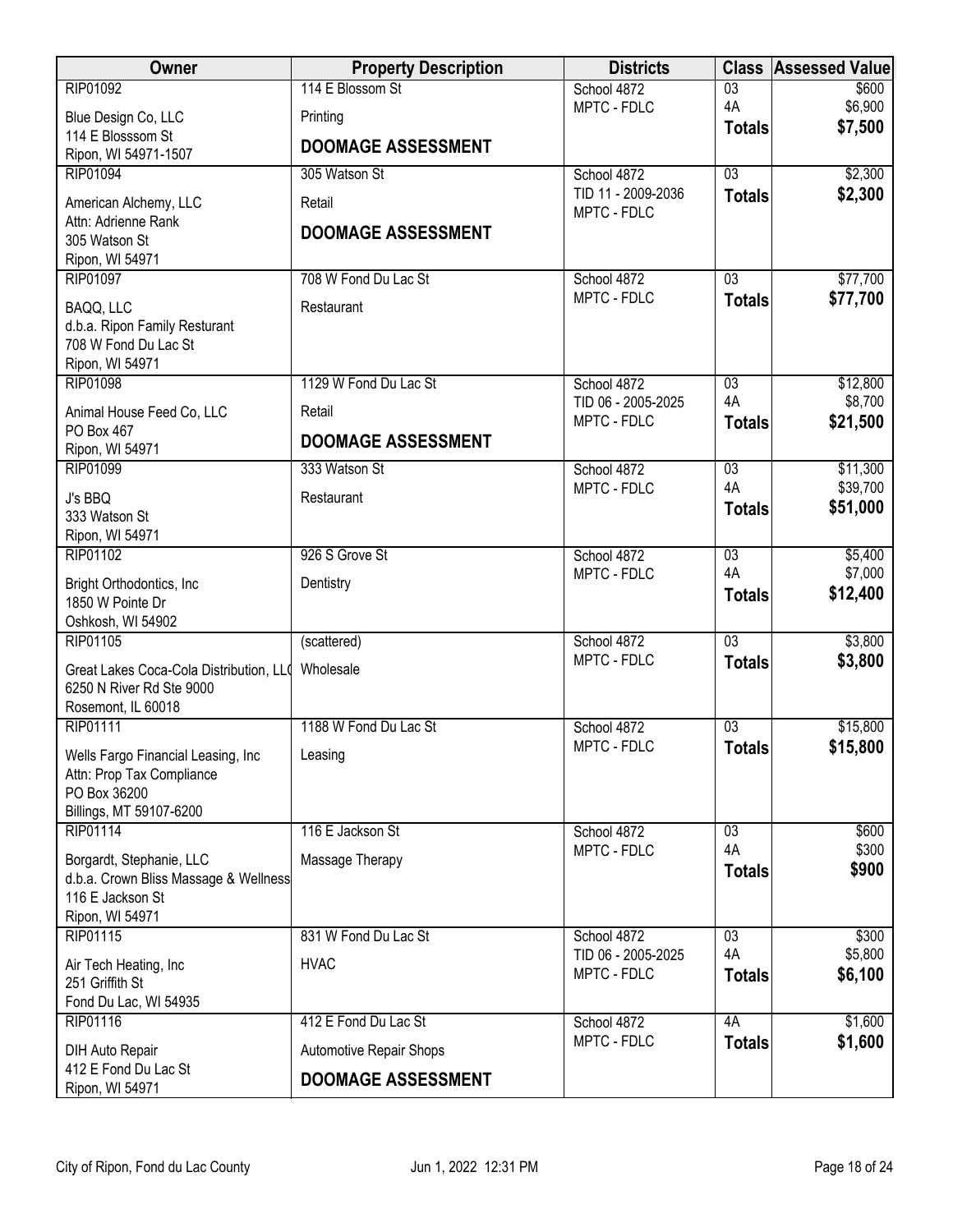| <b>Owner</b>                                   | <b>Property Description</b>  | <b>Districts</b>                  | <b>Class</b>          | <b>Assessed Value</b> |
|------------------------------------------------|------------------------------|-----------------------------------|-----------------------|-----------------------|
| <b>RIP01117</b>                                | 319 Watson St                | School 4872                       | $\overline{03}$       | \$10,600              |
| Family Acupuncture, LLC                        | <b>Medical Services</b>      | MPTC - FDLC                       | 4A<br><b>Totals</b>   | \$100<br>\$10,700     |
| Attn: John Sprader<br>492 Clay St              |                              |                                   |                       |                       |
| Green Lake, WI 54941-9400                      |                              |                                   |                       |                       |
| RIP01118                                       | 1055 W Fond Du Lac St        | School 4872                       | $\overline{03}$       | \$10,800              |
| Pramukh, LLC                                   | Hotels & Motels              | TID 06 - 2005-2025<br>MPTC - FDLC | <b>Totals</b>         | \$10,800              |
| d.b.a. Stay Inn Motel                          | <b>DOOMAGE ASSESSMENT</b>    |                                   |                       |                       |
| 27 S State St<br>Waupun, WI 53963              |                              |                                   |                       |                       |
| RIP01120                                       | 454 Vermont St               | School 4872                       | 4A                    | \$600                 |
| The Wash Tub                                   | Laundromat                   | MPTC - FDLC                       | <b>Totals</b>         | \$600                 |
| Attn: Jack & Kristine Altwies                  |                              |                                   |                       |                       |
| 454 Vermont St                                 | <b>DOOMAGE ASSESSMENT</b>    |                                   |                       |                       |
| Ripon, WI 54971<br>RIP01123                    | (scattered)                  | School 4872                       | $\overline{03}$       | \$2,000               |
|                                                |                              | TID 10 - 2009-2029                | <b>Totals</b>         | \$2,000               |
| Ricoh USA, Inc<br>Attn: Tax Services           | Leasing                      | MPTC - FDLC                       |                       |                       |
| PO Box 3850                                    |                              |                                   |                       |                       |
| Manchester, NH 03105-3850                      |                              |                                   |                       |                       |
| <b>RIP01124</b>                                | 632 Hilltop Ln               | School 4872<br>MPTC - FDLC        | 03<br>4A              | \$7,500<br>\$2,000    |
| Barrett House of Ripon, LLC<br>632 Hilltop Ln  | Senior Living                |                                   | <b>Totals</b>         | \$9,500               |
| Ripon, WI 54971                                | <b>DOOMAGE ASSESSMENT</b>    |                                   |                       |                       |
| RIP01125                                       | (scattered)                  | School 4872                       | $\overline{03}$       | \$1,300               |
| Francotyp-Postalia, Inc                        | Leasing                      | MPTC - FDLC                       | <b>Totals</b>         | \$1,300               |
| d.b.a. FP Mailing Solutions                    | <b>DOOMAGE ASSESSMENT</b>    |                                   |                       |                       |
| 140 N Mitchell Ct Ste 200<br>Addison, IL 60101 |                              |                                   |                       |                       |
| <b>RIP01126</b>                                | 745 E Fond Du Lac St         | School 4872                       | $\overline{03}$       | \$1,500               |
| Redbox Automated Retail, LLC                   | Video and Security           | MPTC - FDLC                       | 4A                    | \$300                 |
| PO Box 72210                                   |                              |                                   | <b>Totals</b>         | \$1,800               |
| Phoenix, WI 85050<br><b>RIP01127</b>           | 124 Jefferson St             | School 4872                       | 03                    | \$2,200               |
|                                                |                              | MPTC - FDLC                       | <b>Totals</b>         | \$2,200               |
| TIAA FSB, Inc<br>630 N Central Expwy Ste A     | Leasing                      |                                   |                       |                       |
| Plano, TX 75074                                |                              |                                   |                       |                       |
| <b>RIP01779</b>                                | 102 W Jackson St             | School 4872                       | 4A                    | \$500                 |
| <b>Thrift Store</b>                            | Retail                       | MPTC - FDLC                       | <b>Totals</b>         | \$500                 |
| 102 W Jackson St<br>Ripon, WI 54971            | <b>DOOMAGE ASSESSMENT</b>    |                                   |                       |                       |
| <b>RIP01781</b>                                | 1129 W Fond Du Lac St Unit C | School 4872                       | $\overline{03}$       | \$200                 |
| Jax & Badgey's Go Fetch, LLC                   | Pet Services                 | TID 06 - 2005-2025                | <b>Totals</b>         | \$200                 |
| 140 N 13th Ave                                 |                              | MPTC - FDLC                       |                       |                       |
| Winneconne, WI 54986                           |                              |                                   |                       |                       |
| <b>RIP01782</b>                                | 205 Watson St                | School 4872<br>TID 11 - 2009-2036 | $\overline{03}$<br>4A | \$2,200<br>\$100      |
| Patina Vie, Inc                                | Retail                       | MPTC - FDLC                       | <b>Totals</b>         | \$2,300               |
| d.b.a. Sarah Willett<br>N5634 Skunk Hollow Rd  |                              |                                   |                       |                       |
| Ripon, WI 54971                                |                              |                                   |                       |                       |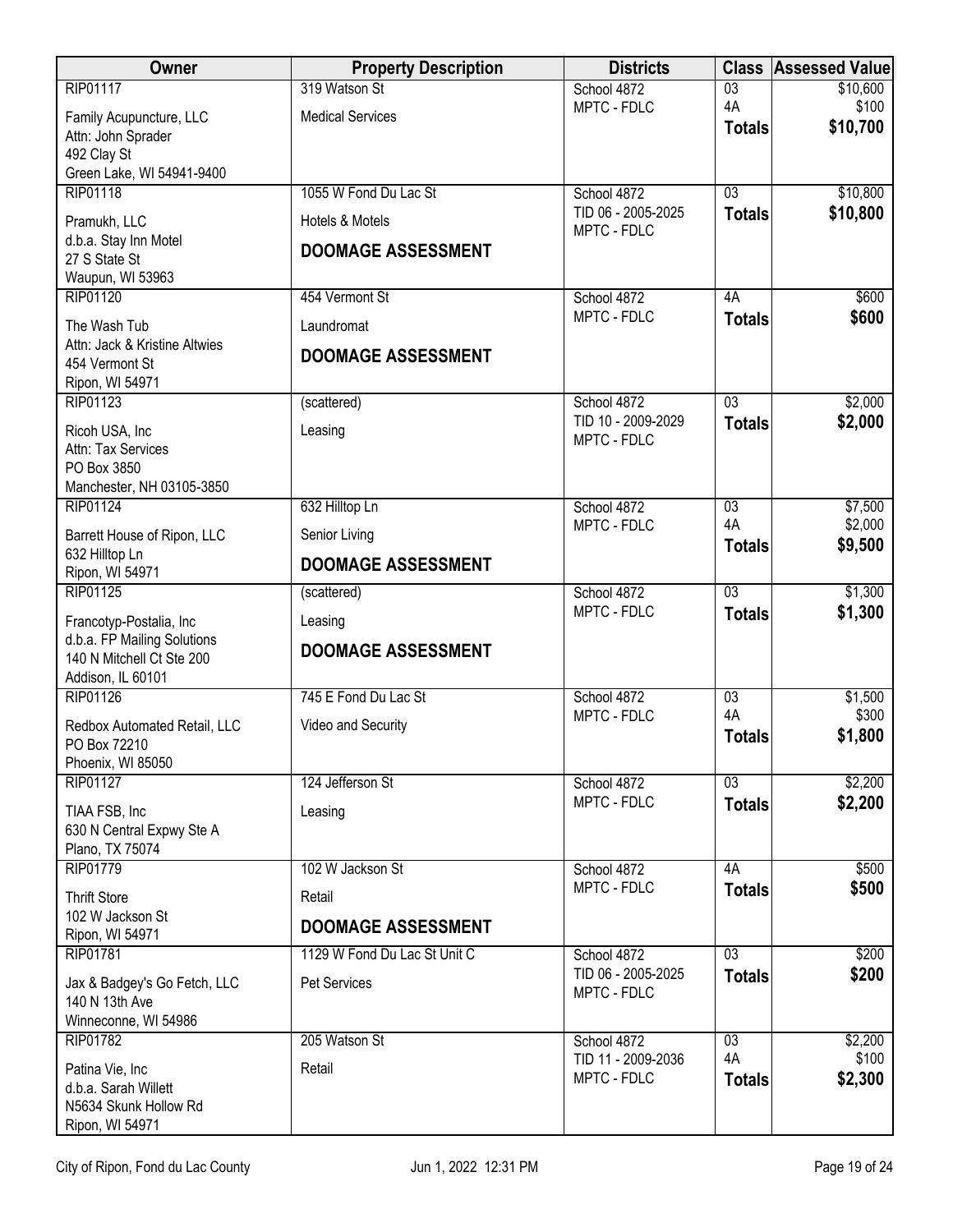| $\overline{03}$<br>\$66,600<br>School 4872<br>4A<br>\$500<br>TID 06 - 2005-2025<br>Dollar Tree Stores, Inc<br>Retail<br>\$67,100<br>MPTC - FDLC<br><b>Totals</b><br>PO Box 460389<br>Dept 120<br>Houston, TX 77056<br><b>RIP01787</b><br>301 Watson St<br>03<br>\$1,200<br>School 4872<br>4A<br>\$200<br>TID 11 - 2009-2036<br>Your CBD Store - Ripon<br>Retail<br>MPTC - FDLC<br>\$1,400<br><b>Totals</b><br>Attn: Jon Rhine<br>301 Watson St<br>Ripon, WI 54971<br>\$1,200<br>150 N Douglas St<br>03<br><b>RIP01788</b><br>School 4872<br>MPTC - FDLC<br>\$1,200<br><b>Totals</b><br><b>Financial Services</b><br>US Bank National Association, Inc.<br>1310 Madrid St Ste 100<br>Marshall, MN 56258<br>$\overline{03}$<br>\$4,700<br>RIP01790<br>(scattered)<br>School 4872<br>TID 06 - 2005-2025<br>\$4,700<br><b>Totals</b><br>Services<br>Florida's Natural Food Service, Inc.<br>MPTC - FDLC<br>20205 Hwy 27<br>Lake Wales, FL 33853<br>\$1,400<br>RIP01791<br>1209 W Fond Du Lac St<br>$\overline{03}$<br>School 4872<br>\$1,400<br>TID 06 - 2005-2025<br><b>Totals</b><br>Data Sales Co, Inc<br>Leasing<br>MPTC - FDLC<br>3450 W Burnsville Pkwy<br>Burnsville, MN 55337<br>$\overline{03}$<br>\$3,400<br><b>RIP01796</b><br>School 4872<br>(scattered)<br>MPTC - FDLC<br>\$3,400<br><b>Totals</b><br>Beverage Dispenser Equipment<br>Vitality Foodservice, Inc<br>Attn: Property Tax<br>PO Box 330219<br>Nashville, TN 37203<br>217 Watson St<br>\$100<br><b>RIP01799</b><br>4A<br>School 4872<br>TID 11 - 2009-2036<br>\$100<br><b>Totals</b><br>Retail<br><b>Back Porch Gatherings</b><br>MPTC - FDLC<br>217 Watson St<br>Ripon, WI 54971<br>RIP01800<br>1002 Eureka St<br>03<br>\$900<br>School 4872<br>MPTC - FDLC<br>\$900<br><b>Totals</b><br>Wells Fargo Financial Leasing, Inc<br>Leasing<br>Attn: Prop Tax Compliance<br>PO Box 36200<br>Billings, MT 59107-6200<br>RIP01801<br>404 Ransom St<br>\$3,000<br>School 4872<br>03<br>\$3,000<br>MPTC - FDLC<br><b>Totals</b><br>Salon<br>Steele Magnolias Hair & Nail Salon<br>404 Ransom St<br><b>DOOMAGE ASSESSMENT</b><br>Ripon, WI 54971<br>$\overline{03}$<br>\$5,900<br>RIP01802<br>105 Watson St<br>School 4872<br>TID 11 - 2009-2036<br>\$5,900<br><b>Totals</b><br>Modernista Cabinetry & Design, LLC<br>Cabinetry<br>MPTC - FDLC<br>105 Watson St<br>Ripon, WI 54971 | Owner           | <b>Property Description</b> | <b>Districts</b> | <b>Class</b>    | <b>Assessed Value</b> |
|-----------------------------------------------------------------------------------------------------------------------------------------------------------------------------------------------------------------------------------------------------------------------------------------------------------------------------------------------------------------------------------------------------------------------------------------------------------------------------------------------------------------------------------------------------------------------------------------------------------------------------------------------------------------------------------------------------------------------------------------------------------------------------------------------------------------------------------------------------------------------------------------------------------------------------------------------------------------------------------------------------------------------------------------------------------------------------------------------------------------------------------------------------------------------------------------------------------------------------------------------------------------------------------------------------------------------------------------------------------------------------------------------------------------------------------------------------------------------------------------------------------------------------------------------------------------------------------------------------------------------------------------------------------------------------------------------------------------------------------------------------------------------------------------------------------------------------------------------------------------------------------------------------------------------------------------------------------------------------------------------------------------------------------------------------------------------------------------------------------------------------------------------------------------------------------------------------------------------------------------------------------------------------------------------------------------------------------------------|-----------------|-----------------------------|------------------|-----------------|-----------------------|
|                                                                                                                                                                                                                                                                                                                                                                                                                                                                                                                                                                                                                                                                                                                                                                                                                                                                                                                                                                                                                                                                                                                                                                                                                                                                                                                                                                                                                                                                                                                                                                                                                                                                                                                                                                                                                                                                                                                                                                                                                                                                                                                                                                                                                                                                                                                                               | <b>RIP01786</b> | 1160 W Fond Du Lac St       |                  |                 |                       |
|                                                                                                                                                                                                                                                                                                                                                                                                                                                                                                                                                                                                                                                                                                                                                                                                                                                                                                                                                                                                                                                                                                                                                                                                                                                                                                                                                                                                                                                                                                                                                                                                                                                                                                                                                                                                                                                                                                                                                                                                                                                                                                                                                                                                                                                                                                                                               |                 |                             |                  |                 |                       |
|                                                                                                                                                                                                                                                                                                                                                                                                                                                                                                                                                                                                                                                                                                                                                                                                                                                                                                                                                                                                                                                                                                                                                                                                                                                                                                                                                                                                                                                                                                                                                                                                                                                                                                                                                                                                                                                                                                                                                                                                                                                                                                                                                                                                                                                                                                                                               |                 |                             |                  |                 |                       |
|                                                                                                                                                                                                                                                                                                                                                                                                                                                                                                                                                                                                                                                                                                                                                                                                                                                                                                                                                                                                                                                                                                                                                                                                                                                                                                                                                                                                                                                                                                                                                                                                                                                                                                                                                                                                                                                                                                                                                                                                                                                                                                                                                                                                                                                                                                                                               |                 |                             |                  |                 |                       |
|                                                                                                                                                                                                                                                                                                                                                                                                                                                                                                                                                                                                                                                                                                                                                                                                                                                                                                                                                                                                                                                                                                                                                                                                                                                                                                                                                                                                                                                                                                                                                                                                                                                                                                                                                                                                                                                                                                                                                                                                                                                                                                                                                                                                                                                                                                                                               |                 |                             |                  |                 |                       |
|                                                                                                                                                                                                                                                                                                                                                                                                                                                                                                                                                                                                                                                                                                                                                                                                                                                                                                                                                                                                                                                                                                                                                                                                                                                                                                                                                                                                                                                                                                                                                                                                                                                                                                                                                                                                                                                                                                                                                                                                                                                                                                                                                                                                                                                                                                                                               |                 |                             |                  |                 |                       |
|                                                                                                                                                                                                                                                                                                                                                                                                                                                                                                                                                                                                                                                                                                                                                                                                                                                                                                                                                                                                                                                                                                                                                                                                                                                                                                                                                                                                                                                                                                                                                                                                                                                                                                                                                                                                                                                                                                                                                                                                                                                                                                                                                                                                                                                                                                                                               |                 |                             |                  |                 |                       |
|                                                                                                                                                                                                                                                                                                                                                                                                                                                                                                                                                                                                                                                                                                                                                                                                                                                                                                                                                                                                                                                                                                                                                                                                                                                                                                                                                                                                                                                                                                                                                                                                                                                                                                                                                                                                                                                                                                                                                                                                                                                                                                                                                                                                                                                                                                                                               |                 |                             |                  |                 |                       |
|                                                                                                                                                                                                                                                                                                                                                                                                                                                                                                                                                                                                                                                                                                                                                                                                                                                                                                                                                                                                                                                                                                                                                                                                                                                                                                                                                                                                                                                                                                                                                                                                                                                                                                                                                                                                                                                                                                                                                                                                                                                                                                                                                                                                                                                                                                                                               |                 |                             |                  |                 |                       |
|                                                                                                                                                                                                                                                                                                                                                                                                                                                                                                                                                                                                                                                                                                                                                                                                                                                                                                                                                                                                                                                                                                                                                                                                                                                                                                                                                                                                                                                                                                                                                                                                                                                                                                                                                                                                                                                                                                                                                                                                                                                                                                                                                                                                                                                                                                                                               |                 |                             |                  |                 |                       |
|                                                                                                                                                                                                                                                                                                                                                                                                                                                                                                                                                                                                                                                                                                                                                                                                                                                                                                                                                                                                                                                                                                                                                                                                                                                                                                                                                                                                                                                                                                                                                                                                                                                                                                                                                                                                                                                                                                                                                                                                                                                                                                                                                                                                                                                                                                                                               |                 |                             |                  |                 |                       |
|                                                                                                                                                                                                                                                                                                                                                                                                                                                                                                                                                                                                                                                                                                                                                                                                                                                                                                                                                                                                                                                                                                                                                                                                                                                                                                                                                                                                                                                                                                                                                                                                                                                                                                                                                                                                                                                                                                                                                                                                                                                                                                                                                                                                                                                                                                                                               |                 |                             |                  |                 |                       |
|                                                                                                                                                                                                                                                                                                                                                                                                                                                                                                                                                                                                                                                                                                                                                                                                                                                                                                                                                                                                                                                                                                                                                                                                                                                                                                                                                                                                                                                                                                                                                                                                                                                                                                                                                                                                                                                                                                                                                                                                                                                                                                                                                                                                                                                                                                                                               |                 |                             |                  |                 |                       |
|                                                                                                                                                                                                                                                                                                                                                                                                                                                                                                                                                                                                                                                                                                                                                                                                                                                                                                                                                                                                                                                                                                                                                                                                                                                                                                                                                                                                                                                                                                                                                                                                                                                                                                                                                                                                                                                                                                                                                                                                                                                                                                                                                                                                                                                                                                                                               |                 |                             |                  |                 |                       |
|                                                                                                                                                                                                                                                                                                                                                                                                                                                                                                                                                                                                                                                                                                                                                                                                                                                                                                                                                                                                                                                                                                                                                                                                                                                                                                                                                                                                                                                                                                                                                                                                                                                                                                                                                                                                                                                                                                                                                                                                                                                                                                                                                                                                                                                                                                                                               |                 |                             |                  |                 |                       |
|                                                                                                                                                                                                                                                                                                                                                                                                                                                                                                                                                                                                                                                                                                                                                                                                                                                                                                                                                                                                                                                                                                                                                                                                                                                                                                                                                                                                                                                                                                                                                                                                                                                                                                                                                                                                                                                                                                                                                                                                                                                                                                                                                                                                                                                                                                                                               |                 |                             |                  |                 |                       |
|                                                                                                                                                                                                                                                                                                                                                                                                                                                                                                                                                                                                                                                                                                                                                                                                                                                                                                                                                                                                                                                                                                                                                                                                                                                                                                                                                                                                                                                                                                                                                                                                                                                                                                                                                                                                                                                                                                                                                                                                                                                                                                                                                                                                                                                                                                                                               |                 |                             |                  |                 |                       |
|                                                                                                                                                                                                                                                                                                                                                                                                                                                                                                                                                                                                                                                                                                                                                                                                                                                                                                                                                                                                                                                                                                                                                                                                                                                                                                                                                                                                                                                                                                                                                                                                                                                                                                                                                                                                                                                                                                                                                                                                                                                                                                                                                                                                                                                                                                                                               |                 |                             |                  |                 |                       |
|                                                                                                                                                                                                                                                                                                                                                                                                                                                                                                                                                                                                                                                                                                                                                                                                                                                                                                                                                                                                                                                                                                                                                                                                                                                                                                                                                                                                                                                                                                                                                                                                                                                                                                                                                                                                                                                                                                                                                                                                                                                                                                                                                                                                                                                                                                                                               |                 |                             |                  |                 |                       |
|                                                                                                                                                                                                                                                                                                                                                                                                                                                                                                                                                                                                                                                                                                                                                                                                                                                                                                                                                                                                                                                                                                                                                                                                                                                                                                                                                                                                                                                                                                                                                                                                                                                                                                                                                                                                                                                                                                                                                                                                                                                                                                                                                                                                                                                                                                                                               |                 |                             |                  |                 |                       |
|                                                                                                                                                                                                                                                                                                                                                                                                                                                                                                                                                                                                                                                                                                                                                                                                                                                                                                                                                                                                                                                                                                                                                                                                                                                                                                                                                                                                                                                                                                                                                                                                                                                                                                                                                                                                                                                                                                                                                                                                                                                                                                                                                                                                                                                                                                                                               |                 |                             |                  |                 |                       |
|                                                                                                                                                                                                                                                                                                                                                                                                                                                                                                                                                                                                                                                                                                                                                                                                                                                                                                                                                                                                                                                                                                                                                                                                                                                                                                                                                                                                                                                                                                                                                                                                                                                                                                                                                                                                                                                                                                                                                                                                                                                                                                                                                                                                                                                                                                                                               |                 |                             |                  |                 |                       |
|                                                                                                                                                                                                                                                                                                                                                                                                                                                                                                                                                                                                                                                                                                                                                                                                                                                                                                                                                                                                                                                                                                                                                                                                                                                                                                                                                                                                                                                                                                                                                                                                                                                                                                                                                                                                                                                                                                                                                                                                                                                                                                                                                                                                                                                                                                                                               |                 |                             |                  |                 |                       |
|                                                                                                                                                                                                                                                                                                                                                                                                                                                                                                                                                                                                                                                                                                                                                                                                                                                                                                                                                                                                                                                                                                                                                                                                                                                                                                                                                                                                                                                                                                                                                                                                                                                                                                                                                                                                                                                                                                                                                                                                                                                                                                                                                                                                                                                                                                                                               |                 |                             |                  |                 |                       |
|                                                                                                                                                                                                                                                                                                                                                                                                                                                                                                                                                                                                                                                                                                                                                                                                                                                                                                                                                                                                                                                                                                                                                                                                                                                                                                                                                                                                                                                                                                                                                                                                                                                                                                                                                                                                                                                                                                                                                                                                                                                                                                                                                                                                                                                                                                                                               |                 |                             |                  |                 |                       |
|                                                                                                                                                                                                                                                                                                                                                                                                                                                                                                                                                                                                                                                                                                                                                                                                                                                                                                                                                                                                                                                                                                                                                                                                                                                                                                                                                                                                                                                                                                                                                                                                                                                                                                                                                                                                                                                                                                                                                                                                                                                                                                                                                                                                                                                                                                                                               |                 |                             |                  |                 |                       |
|                                                                                                                                                                                                                                                                                                                                                                                                                                                                                                                                                                                                                                                                                                                                                                                                                                                                                                                                                                                                                                                                                                                                                                                                                                                                                                                                                                                                                                                                                                                                                                                                                                                                                                                                                                                                                                                                                                                                                                                                                                                                                                                                                                                                                                                                                                                                               |                 |                             |                  |                 |                       |
|                                                                                                                                                                                                                                                                                                                                                                                                                                                                                                                                                                                                                                                                                                                                                                                                                                                                                                                                                                                                                                                                                                                                                                                                                                                                                                                                                                                                                                                                                                                                                                                                                                                                                                                                                                                                                                                                                                                                                                                                                                                                                                                                                                                                                                                                                                                                               |                 |                             |                  |                 |                       |
|                                                                                                                                                                                                                                                                                                                                                                                                                                                                                                                                                                                                                                                                                                                                                                                                                                                                                                                                                                                                                                                                                                                                                                                                                                                                                                                                                                                                                                                                                                                                                                                                                                                                                                                                                                                                                                                                                                                                                                                                                                                                                                                                                                                                                                                                                                                                               |                 |                             |                  |                 |                       |
|                                                                                                                                                                                                                                                                                                                                                                                                                                                                                                                                                                                                                                                                                                                                                                                                                                                                                                                                                                                                                                                                                                                                                                                                                                                                                                                                                                                                                                                                                                                                                                                                                                                                                                                                                                                                                                                                                                                                                                                                                                                                                                                                                                                                                                                                                                                                               |                 |                             |                  |                 |                       |
|                                                                                                                                                                                                                                                                                                                                                                                                                                                                                                                                                                                                                                                                                                                                                                                                                                                                                                                                                                                                                                                                                                                                                                                                                                                                                                                                                                                                                                                                                                                                                                                                                                                                                                                                                                                                                                                                                                                                                                                                                                                                                                                                                                                                                                                                                                                                               |                 |                             |                  |                 |                       |
|                                                                                                                                                                                                                                                                                                                                                                                                                                                                                                                                                                                                                                                                                                                                                                                                                                                                                                                                                                                                                                                                                                                                                                                                                                                                                                                                                                                                                                                                                                                                                                                                                                                                                                                                                                                                                                                                                                                                                                                                                                                                                                                                                                                                                                                                                                                                               |                 |                             |                  |                 |                       |
|                                                                                                                                                                                                                                                                                                                                                                                                                                                                                                                                                                                                                                                                                                                                                                                                                                                                                                                                                                                                                                                                                                                                                                                                                                                                                                                                                                                                                                                                                                                                                                                                                                                                                                                                                                                                                                                                                                                                                                                                                                                                                                                                                                                                                                                                                                                                               |                 |                             |                  |                 |                       |
|                                                                                                                                                                                                                                                                                                                                                                                                                                                                                                                                                                                                                                                                                                                                                                                                                                                                                                                                                                                                                                                                                                                                                                                                                                                                                                                                                                                                                                                                                                                                                                                                                                                                                                                                                                                                                                                                                                                                                                                                                                                                                                                                                                                                                                                                                                                                               |                 |                             |                  |                 |                       |
|                                                                                                                                                                                                                                                                                                                                                                                                                                                                                                                                                                                                                                                                                                                                                                                                                                                                                                                                                                                                                                                                                                                                                                                                                                                                                                                                                                                                                                                                                                                                                                                                                                                                                                                                                                                                                                                                                                                                                                                                                                                                                                                                                                                                                                                                                                                                               |                 |                             |                  |                 |                       |
|                                                                                                                                                                                                                                                                                                                                                                                                                                                                                                                                                                                                                                                                                                                                                                                                                                                                                                                                                                                                                                                                                                                                                                                                                                                                                                                                                                                                                                                                                                                                                                                                                                                                                                                                                                                                                                                                                                                                                                                                                                                                                                                                                                                                                                                                                                                                               |                 |                             |                  |                 |                       |
|                                                                                                                                                                                                                                                                                                                                                                                                                                                                                                                                                                                                                                                                                                                                                                                                                                                                                                                                                                                                                                                                                                                                                                                                                                                                                                                                                                                                                                                                                                                                                                                                                                                                                                                                                                                                                                                                                                                                                                                                                                                                                                                                                                                                                                                                                                                                               |                 |                             |                  |                 |                       |
|                                                                                                                                                                                                                                                                                                                                                                                                                                                                                                                                                                                                                                                                                                                                                                                                                                                                                                                                                                                                                                                                                                                                                                                                                                                                                                                                                                                                                                                                                                                                                                                                                                                                                                                                                                                                                                                                                                                                                                                                                                                                                                                                                                                                                                                                                                                                               |                 |                             |                  |                 |                       |
|                                                                                                                                                                                                                                                                                                                                                                                                                                                                                                                                                                                                                                                                                                                                                                                                                                                                                                                                                                                                                                                                                                                                                                                                                                                                                                                                                                                                                                                                                                                                                                                                                                                                                                                                                                                                                                                                                                                                                                                                                                                                                                                                                                                                                                                                                                                                               |                 |                             |                  |                 |                       |
| \$44,100<br>TID 11 - 2009-2036                                                                                                                                                                                                                                                                                                                                                                                                                                                                                                                                                                                                                                                                                                                                                                                                                                                                                                                                                                                                                                                                                                                                                                                                                                                                                                                                                                                                                                                                                                                                                                                                                                                                                                                                                                                                                                                                                                                                                                                                                                                                                                                                                                                                                                                                                                                | RIP01805        | 227 Watson St               | School 4872      | $\overline{03}$ | \$44,100              |
| <b>Totals</b><br>Sweet N Saulty Ice Cream Parlor<br>Restaurant<br>MPTC - FDLC                                                                                                                                                                                                                                                                                                                                                                                                                                                                                                                                                                                                                                                                                                                                                                                                                                                                                                                                                                                                                                                                                                                                                                                                                                                                                                                                                                                                                                                                                                                                                                                                                                                                                                                                                                                                                                                                                                                                                                                                                                                                                                                                                                                                                                                                 |                 |                             |                  |                 |                       |
| 227 Watson St<br>Ripon, WI 54971                                                                                                                                                                                                                                                                                                                                                                                                                                                                                                                                                                                                                                                                                                                                                                                                                                                                                                                                                                                                                                                                                                                                                                                                                                                                                                                                                                                                                                                                                                                                                                                                                                                                                                                                                                                                                                                                                                                                                                                                                                                                                                                                                                                                                                                                                                              |                 |                             |                  |                 |                       |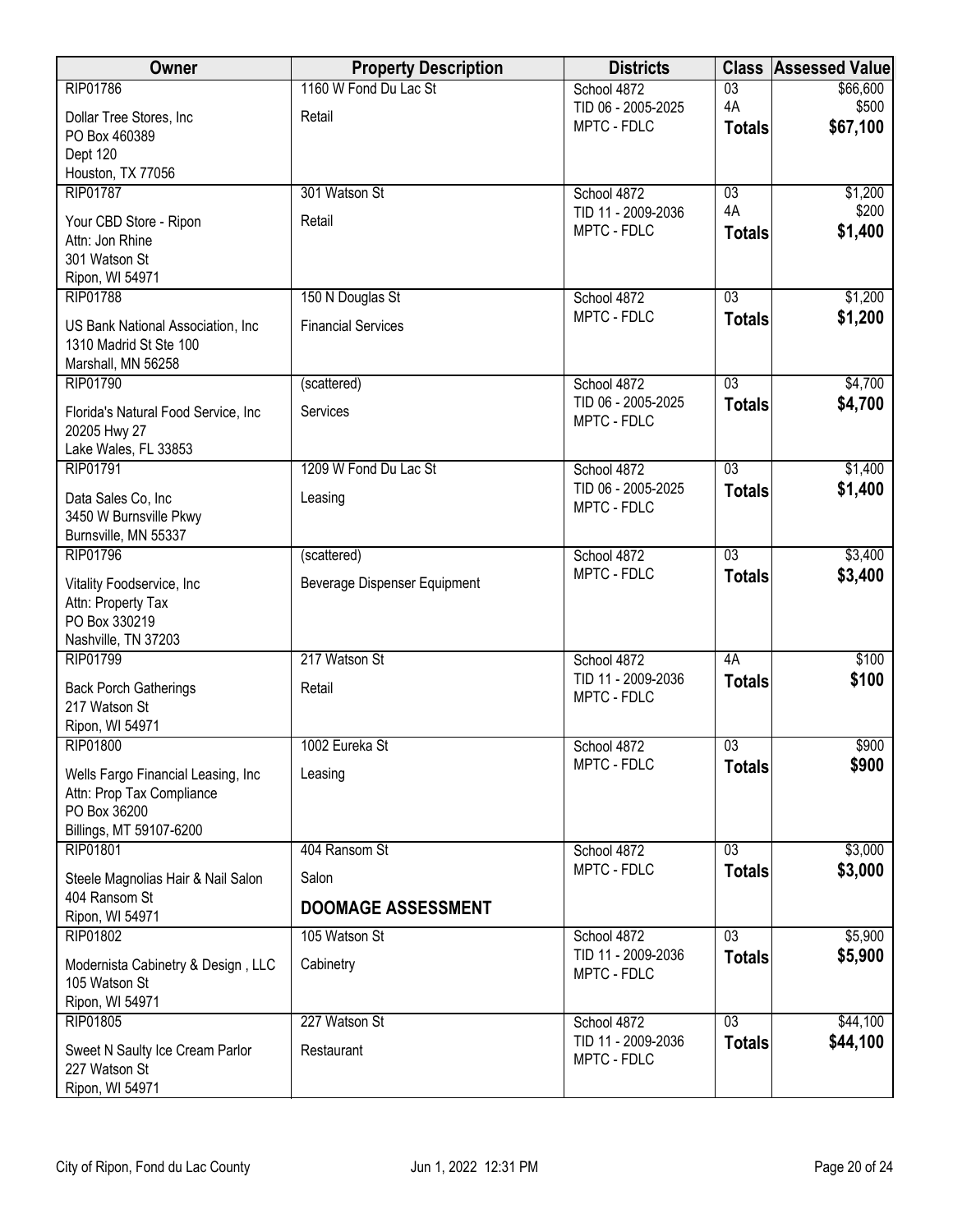| Owner                                                                     | <b>Property Description</b> | <b>Districts</b>           | <b>Class</b>                     | <b>Assessed Value</b> |
|---------------------------------------------------------------------------|-----------------------------|----------------------------|----------------------------------|-----------------------|
| <b>RIP01806</b>                                                           | 739 W Fond Du Lac St        | School 4872                | $\overline{03}$                  | \$45,300              |
| Dolgencorp, LLC                                                           | Retail                      | TID 06 - 2005-2025         | 4A                               | \$9,200               |
| d.b.a. Dollar General #21000                                              |                             | MPTC - FDLC                | <b>Totals</b>                    | \$54,500              |
| Attn: Corporate Tax Consulting                                            |                             |                            |                                  |                       |
| PO Box 503410                                                             |                             |                            |                                  |                       |
| Indianapolis, IN 46256-3410<br><b>RIP01807</b>                            | 114 E Jackson St            | School 4872                | 03                               | \$1,100               |
|                                                                           |                             | MPTC - FDLC                | <b>Totals</b>                    | \$1,100               |
| Fossil Ink & Artistry                                                     | Art Studio                  |                            |                                  |                       |
| 114 E Jackson St<br>Ripon, WI 54971                                       | <b>DOOMAGE ASSESSMENT</b>   |                            |                                  |                       |
| RIP01810                                                                  | 206 Watson St               | School 4872                | 03                               | \$800                 |
|                                                                           |                             | MPTC - FDLC                | 4A                               | \$200                 |
| Hart Mercantile, LLC<br>Attn: Dawn Hart                                   | Retail                      |                            | <b>Totals</b>                    | \$1,000               |
| 206 Watson St                                                             | <b>DOOMAGE ASSESSMENT</b>   |                            |                                  |                       |
| Ripon, WI 54971                                                           |                             |                            |                                  |                       |
| RIP01811                                                                  | 303 Watson St Unit D        | School 4872                | $\overline{03}$                  | \$800                 |
| Collaborative Wellness, LLC                                               | Counseling                  | TID 11 - 2009-2036         | <b>Totals</b>                    | \$800                 |
| 303 Watson St Ste D                                                       |                             | MPTC - FDLC                |                                  |                       |
| Ripon, WI 54971                                                           |                             |                            |                                  |                       |
| RIP01813                                                                  | (scattered)                 | School 4872                | 4A                               | \$300                 |
| Amerigas Propane,, LP, Inc                                                | Propane Retail              | MPTC - FDLC                | <b>Totals</b>                    | \$300                 |
| PO Box 798                                                                |                             |                            |                                  |                       |
| Valley Forge, PA 19482                                                    |                             |                            |                                  |                       |
| RIP01815                                                                  | 50 Wolverton Ave            | School 4872<br>MPTC - FDLC | $\overline{03}$<br><b>Totals</b> | \$7,300<br>\$7,300    |
| Accelerated Care Plus Leasing, Inc                                        | Leasing                     |                            |                                  |                       |
| 4999 Aircenter Cir #103                                                   |                             |                            |                                  |                       |
| Reno, NV 89502<br>RIP01817                                                | 89 Tabbert Ave              | School 4872                | 03                               | \$15,400              |
|                                                                           |                             | MPTC - FDLC                | <b>Totals</b>                    | \$15,400              |
| Huntington National Bank<br>1405 Xenium Ln N                              | Leasing                     |                            |                                  |                       |
| Plymouth, MN 55441                                                        |                             |                            |                                  |                       |
| RIP01818                                                                  | 608 N Stanton St            | School 4872                | $\overline{03}$                  | \$4,600               |
| Xerox Financial Services, LLC                                             | Services                    | TID 04 - 1994-2021         | <b>Totals</b>                    | \$4,600               |
| Attn: Property Tax Dept                                                   |                             | closed                     |                                  |                       |
| PO Box 909                                                                |                             | MPTC - FDLC                |                                  |                       |
| Webster, NY 14580                                                         |                             |                            |                                  |                       |
| RIP01819                                                                  | (scattered)                 | School 4872                | 4A                               | \$300                 |
| Ferrellgas,, LP                                                           | Leasing                     | MPTC - FDLC                | <b>Totals</b>                    | \$300                 |
| d.b.a. Ferrellgas/Blue Rhino                                              |                             |                            |                                  |                       |
| Attn: Operating Tax Department                                            |                             |                            |                                  |                       |
| One Liberty Plaza<br>Liberty, MO 64068                                    |                             |                            |                                  |                       |
| <b>RIP01820</b>                                                           | 644 W Oshkosh St            | School 4872                | $\overline{03}$                  | \$53,700              |
|                                                                           |                             | MPTC - FDLC                | <b>Totals</b>                    | \$53,700              |
| First American Commercial Bancorp, Ind Leasing<br>Attn: Grant Thorton LLP |                             |                            |                                  |                       |
| PO Box 4747                                                               |                             |                            |                                  |                       |
| Oak Brook, IL 60522-4747                                                  |                             |                            |                                  |                       |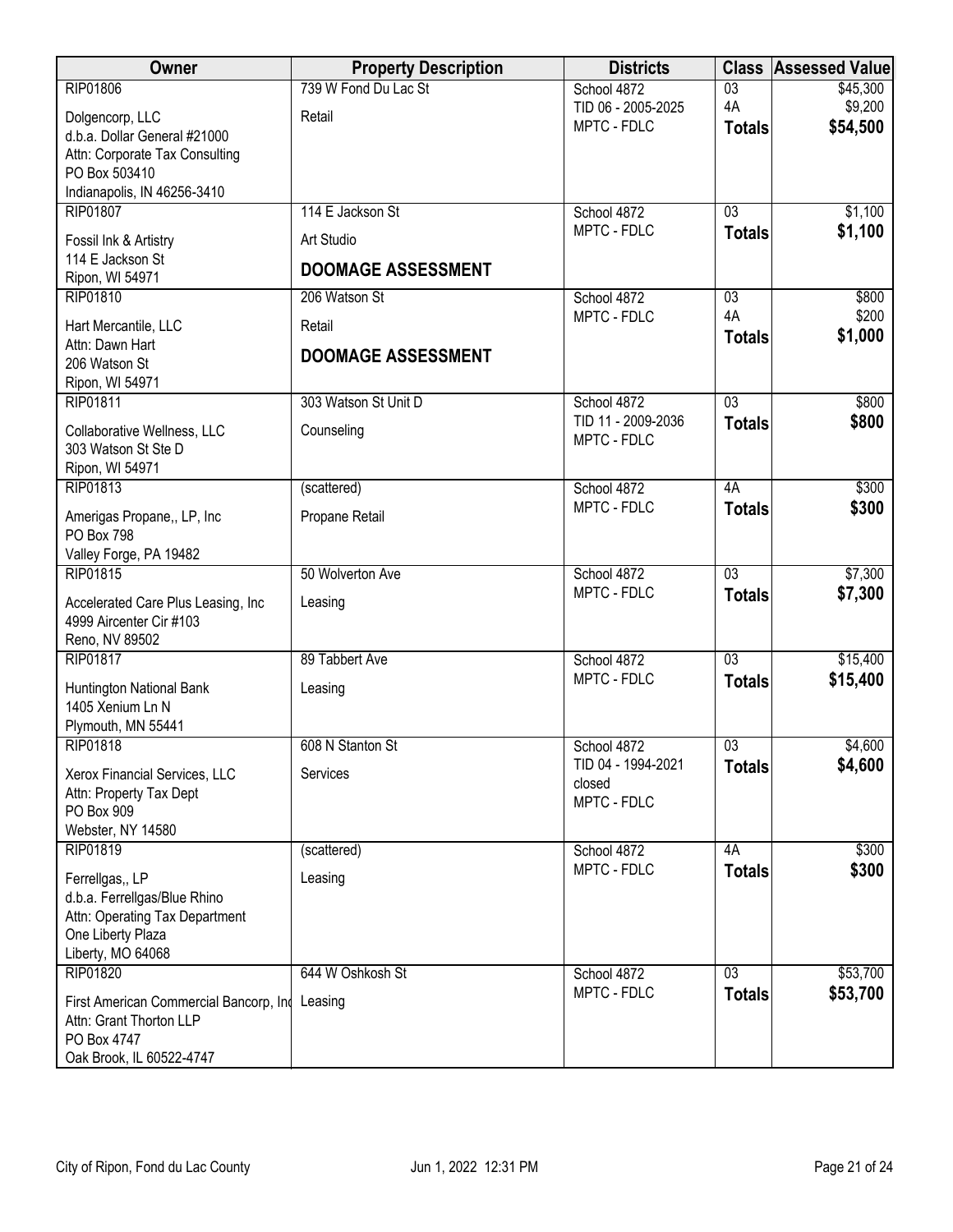| Owner                                                                                                 | <b>Property Description</b> | <b>Districts</b>                  |                     | <b>Class Assessed Value</b> |
|-------------------------------------------------------------------------------------------------------|-----------------------------|-----------------------------------|---------------------|-----------------------------|
| RIP01821                                                                                              | 330 Blackburn St            | School 4872                       | $\overline{03}$     | \$9,300                     |
| RW Communication Services, LLC<br>1475 N 200W                                                         | Telecommunications          | MPTC - FDLC                       | 4A<br><b>Totals</b> | \$600<br>\$9,900            |
| Nephi, UT 54971<br>RIP01823                                                                           | 326 Blackburn St            | School 4872                       | $\overline{03}$     | \$12,600                    |
| GreatAmerica Financial Services Corp<br>625 First St SE #800<br>Cedar Rapids, IA 52401-0007           | Leasing                     | MPTC - FDLC                       | <b>Totals</b>       | \$12,600                    |
| RIP01824                                                                                              | 330 Blackburn St            | School 4872                       | 03                  | \$4,300                     |
| GreatAmerica Financial Services Corp<br>625 First St SE #800<br>Cedar Rapids, IA 52401-0007           | Leasing                     | MPTC - FDLC                       | <b>Totals</b>       | \$4,300                     |
| <b>RIP01826</b>                                                                                       | 323 Watson St               | School 4872                       | $\overline{03}$     | \$1,100                     |
| Deju Vu Boutiques & Gifts, LLC                                                                        | Home Decor                  | MPTC - FDLC                       | <b>Totals</b>       | \$1,100                     |
| Attn: Brenda Sobiesczyk<br>323 Watson St<br>Ripon, WI 54971-1516                                      | <b>DOOMAGE ASSESSMENT</b>   |                                   |                     |                             |
| <b>RIP01827</b>                                                                                       | 200 Watson St               | School 4872                       | $\overline{03}$     | \$5,000                     |
| Alexandria Games, LLC                                                                                 | Table Top Gaming            | MPTC - FDLC                       | <b>Totals</b>       | \$5,000                     |
| Attn: Patrick McConnell<br>200 Watson St<br>Ripon, WI 54971-1517                                      | <b>DOOMAGE ASSESSMENT</b>   |                                   |                     |                             |
| <b>RIP01828</b>                                                                                       | 300 Watson St               | School 4872                       | $\overline{03}$     | \$144,500                   |
| Mapes Hotel<br>223 Moraine Dr<br>Ripon, WI 54971                                                      | Hotels & Motels             | TID 15 - 2017-2044<br>MPTC - FDLC | 4A<br><b>Totals</b> | \$11,600<br>\$156,100       |
| <b>RIP01829</b>                                                                                       | 1035 W Fond Du Lac St       | School 4872                       | $\overline{03}$     | \$1,100                     |
| Marcie Pet Spa, LLC                                                                                   | Pet Services                | TID 06 - 2005-2025<br>MPTC - FDLC | <b>Totals</b>       | \$1,100                     |
| 1035 W Fond Du Lac St<br>Ripon, WI 54971-9260                                                         | <b>DOOMAGE ASSESSMENT</b>   |                                   |                     |                             |
| RIP01830                                                                                              | 313 Watson St Unit F        | School 4872                       | $\overline{03}$     | \$6,400                     |
| Keystone Financial Group, Inc<br>145 N Commercial St Ste 250<br>Neenah, WI 54956                      | <b>Financial Services</b>   | MPTC - FDLC                       | 4A<br><b>Totals</b> | \$100<br>\$6,500            |
| RIP01831                                                                                              | 1450 Pleasant St            | School 4872                       | $\overline{03}$     | \$30,000                    |
| Pleasant Park Place Assissted Living,                                                                 | Assisted Living             | TID 07 - 2007-2027<br>MPTC - FDLC | <b>Totals</b>       | \$30,000                    |
| LLC<br>1450 Pleasant St                                                                               | <b>DOOMAGE ASSESSMENT</b>   |                                   |                     |                             |
| Ripon, WI 54971-1795                                                                                  |                             |                                   |                     |                             |
| RIP01832                                                                                              | 1092 W Fond Du Lac St       | School 4872                       | 03                  | \$20,300                    |
| Fortifi Bank, Inc<br>PO Box 310<br>Berlin, WI 54923-0310                                              | <b>Financial Services</b>   | TID 06 - 2005-2025<br>MPTC - FDLC | 4A<br><b>Totals</b> | \$6,300<br>\$26,600         |
| RIP01833                                                                                              | 1450 Pleasant St            | School 4872                       | $\overline{03}$     | \$15,100                    |
| Genesis Elder Care Rehabilitation<br>Services, LLC<br>101 E State St<br>Kennett Square, PA 19348-3109 | Rehabilitation              | TID 07 - 2007-2027<br>MPTC - FDLC | 4A<br><b>Totals</b> | \$200<br>\$15,300           |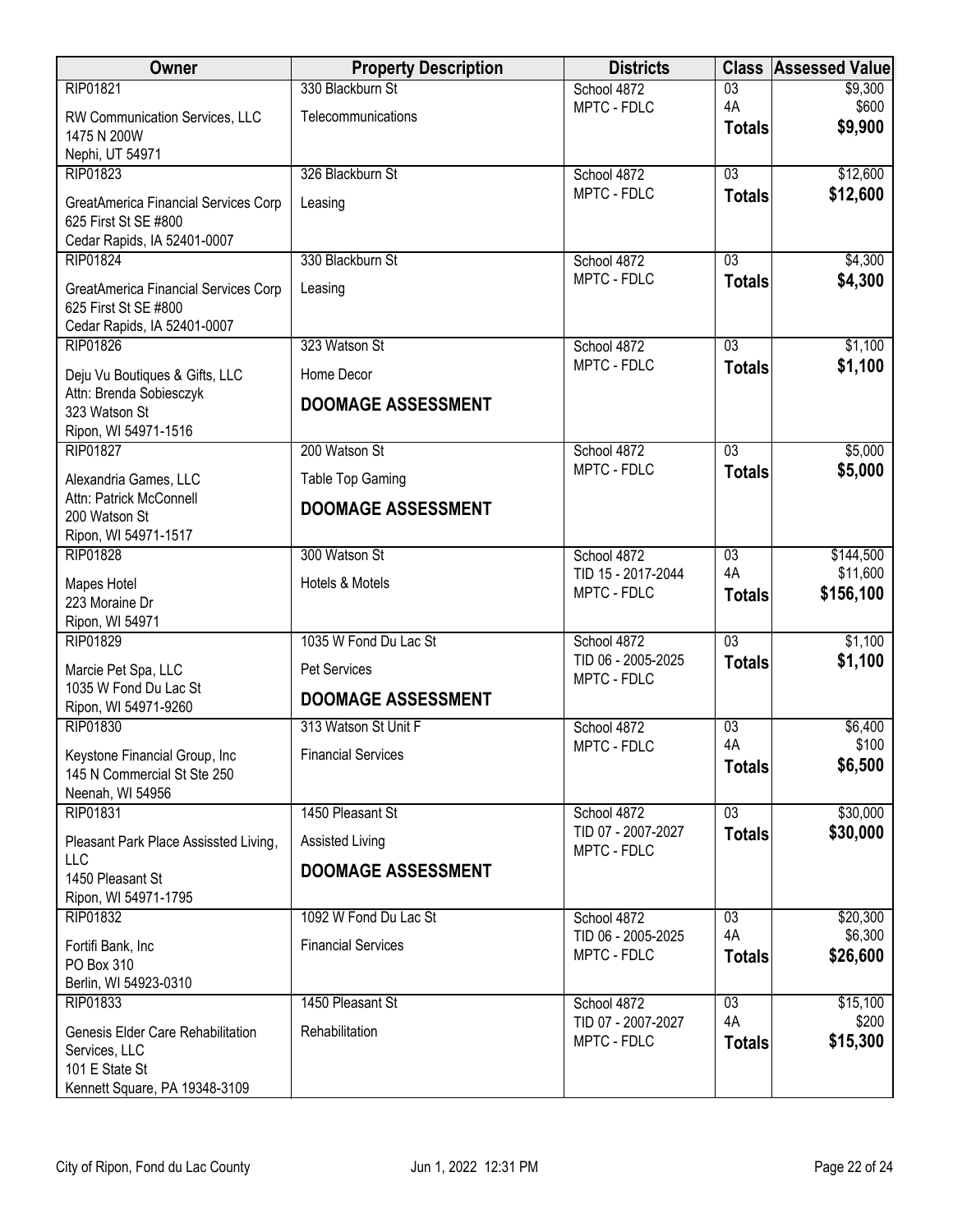| Owner                                                        | <b>Property Description</b> | <b>Districts</b>                  |                 | <b>Class Assessed Value</b> |
|--------------------------------------------------------------|-----------------------------|-----------------------------------|-----------------|-----------------------------|
| RIP01834                                                     | 222 Blackburn St            | School 4872                       | $\overline{03}$ | \$10,500                    |
| Gordon Flesch Company, Inc                                   | Leasing                     | MPTC - FDLC                       | <b>Totals</b>   | \$10,500                    |
| 2675 Research Park Dr                                        |                             |                                   |                 |                             |
| Madison, WI 53711                                            |                             |                                   |                 |                             |
| RIP01835                                                     | 308 W Fond Du Lac St        | School 4872<br>MPTC - FDLC        | $\overline{03}$ | \$4,500<br>\$4,500          |
| Home Path Financial, LLP                                     | <b>Real Estate Services</b> |                                   | <b>Totals</b>   |                             |
| 5116 N 126 St<br>Butler, WI 53007-1306                       | <b>DOOMAGE ASSESSMENT</b>   |                                   |                 |                             |
| RIP01836                                                     | 208 Watson St               | School 4872                       | 03              | \$4,200                     |
| Morgan & Co, LLC                                             | Hair Salon                  | MPTC - FDLC                       | <b>Totals</b>   | \$4,200                     |
| Attn: Morgan Plantz                                          |                             |                                   |                 |                             |
| 662 Emerson Ave                                              | <b>DOOMAGE ASSESSMENT</b>   |                                   |                 |                             |
| Ripon, WI 54971-1602                                         |                             |                                   |                 |                             |
| <b>RIP01838</b>                                              | 322 Watson St Unit B        | School 4872                       | $\overline{03}$ | \$1,500                     |
| <b>Islandtree Discount Liquidation Store</b>                 | Retail                      | MPTC - FDLC                       | <b>Totals</b>   | \$1,500                     |
| Attn: Andrew Wargula<br>322 Watson St Unit B                 | <b>DOOMAGE ASSESSMENT</b>   |                                   |                 |                             |
| Ripon, WI 54971-1517                                         |                             |                                   |                 |                             |
| RIP01839                                                     | 321 Watson St               | School 4872                       | $\overline{03}$ | \$1,600                     |
| Blue Sparrow WI, LLC                                         | Retail                      | MPTC - FDLC                       | <b>Totals</b>   | \$1,600                     |
| 321 Watson St                                                |                             |                                   |                 |                             |
| Ripon, WI 54971-1516                                         |                             |                                   |                 |                             |
| <b>RIP01840</b>                                              | 307 Watson St               | School 4872                       | $\overline{03}$ | \$34,900                    |
| Rogers and Rogers, LLC                                       | Coffee Shop                 | TID 11 - 2009-2036<br>MPTC - FDLC | 4A              | \$1,500<br>\$36,400         |
| d.b.a. Mugs N' More                                          |                             |                                   | <b>Totals</b>   |                             |
| PO Box 363<br>Ripon, WI 54971-0363                           |                             |                                   |                 |                             |
| RIP01841                                                     | 123 Watson St               | School 4872                       | 03              | \$300                       |
| Soul Patina                                                  | Retail                      | TID 11 - 2009-2036                | 4A              | \$100                       |
| 123 Watson St                                                |                             | MPTC - FDLC                       | <b>Totals</b>   | \$400                       |
| Ripon, WI 54971-1326                                         |                             |                                   |                 |                             |
| RIP01842                                                     | 750 Tiger Dr                | School 4872                       | 4A              | \$3,200                     |
| Aramark Educational Services, LLC                            | Services                    | MPTC - FDLC                       | <b>Totals</b>   | \$3,200                     |
| d.b.a. Aramark Educational Services,                         |                             |                                   |                 |                             |
| LLC<br>PO Box 5316                                           |                             |                                   |                 |                             |
| Oak Brook, IL 60522                                          |                             |                                   |                 |                             |
| RIP01843                                                     | 222 Blackburn St            | School 4872                       | 4A              | \$100                       |
| Aramark Refreshment Services, LLC                            | Services                    | MPTC - FDLC                       | <b>Totals</b>   | \$100                       |
| d.b.a. Aramark Refreshment Services,                         |                             |                                   |                 |                             |
| LLC                                                          |                             |                                   |                 |                             |
| PO Box 5316                                                  |                             |                                   |                 |                             |
| Oak Brook, IL 60522<br>RIP01844                              | 420 E Oshkosh St            | School 4872                       | 03              | \$12,500                    |
|                                                              |                             | MPTC - FDLC                       | <b>Totals</b>   | \$12,500                    |
| GreatAmerica Financial Services Corp<br>625 First St SE #800 | Leasing                     |                                   |                 |                             |
| Cedar Rapids, IA 52401-0007                                  |                             |                                   |                 |                             |